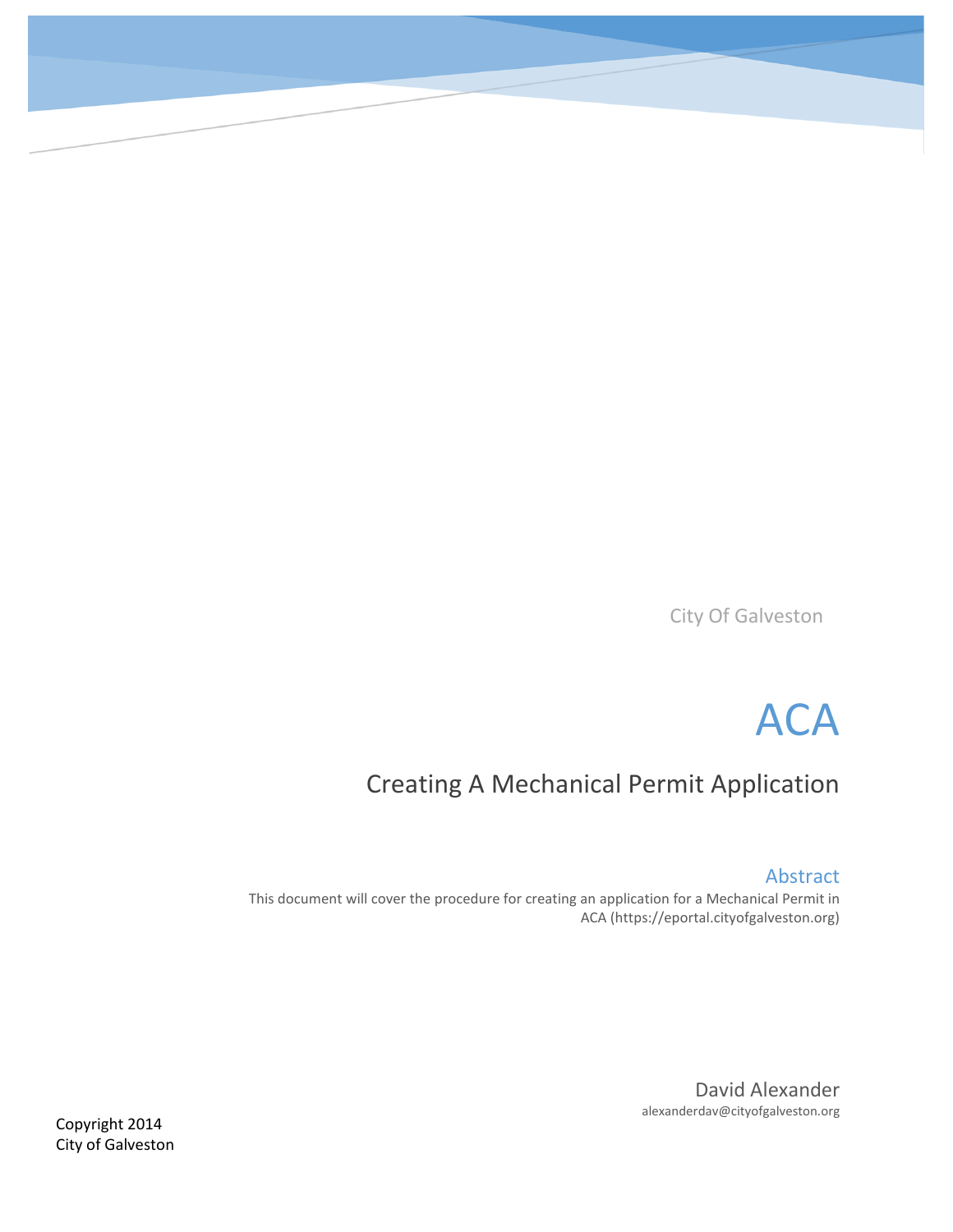### Summary:

Creating a Mechanical Permit Application through our EPortal website is a fairly simple process that can be completed with just a few clicks. This document aims to teach you, the user, how to successfully navigate your way through submitting your application.

### Procedure:

To begin the procedure, open Internet Explorer and navigate to [https://eportal.cityofgalveston.org:](https://eportal.cityofgalveston.org/)

| e            |                                        |                                                | Google - Internet Et |
|--------------|----------------------------------------|------------------------------------------------|----------------------|
| ĺ            | 8 https://eportal.cityofgalveston.org/ | $\varphi$ + $\triangle$ + $\frac{8}{3}$ Google |                      |
| $\mathbf{x}$ | Convert v A Select                     |                                                |                      |

We will start with registering a new user. If you already have an account on our EPortal website, you can skip this step and proceed to Page 7

### Registering as a New User –

If you are new to using our E-Permitting system, you will need to register a new account using the steps outlined below:

1) Click the Register For An Account link at the top-right corner of the website:

| <b>CITY OF GALVESTON</b>                                                                             | $*1839*$                                                                   |
|------------------------------------------------------------------------------------------------------|----------------------------------------------------------------------------|
| Contact Us<br>Homepage                                                                               | Login<br><b>Register for an</b><br><b>Account</b><br>Accessibility Support |
| Search<br>Home<br><b>Plumbing</b><br><b>Building</b><br><b>Service Request</b><br><b>Enforcement</b> | ₽▼                                                                         |
|                                                                                                      |                                                                            |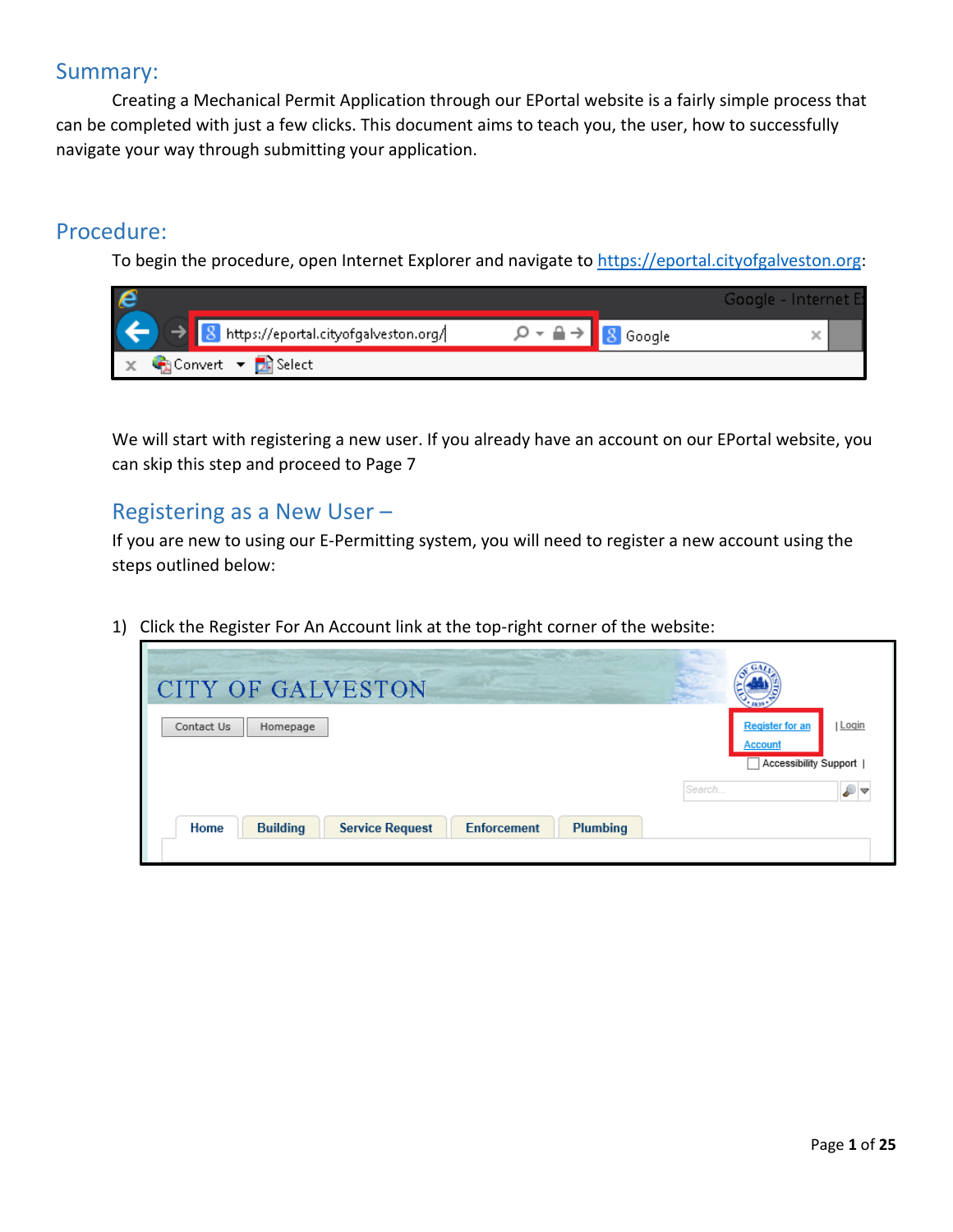2) Review the Disclaimer and check the box below it. Afterwards, click Continue Registration to proceed:



3) Select Mechanical for the License Type and enter your city Contractor Number in the second box. Click Find License when you are done:

| <b>License Information</b> |                          |  |
|----------------------------|--------------------------|--|
| *License Type:             | * City Contractor Number |  |
| Mechanical                 | cont2011-9998<br>×       |  |
| <b>Find License</b>        |                          |  |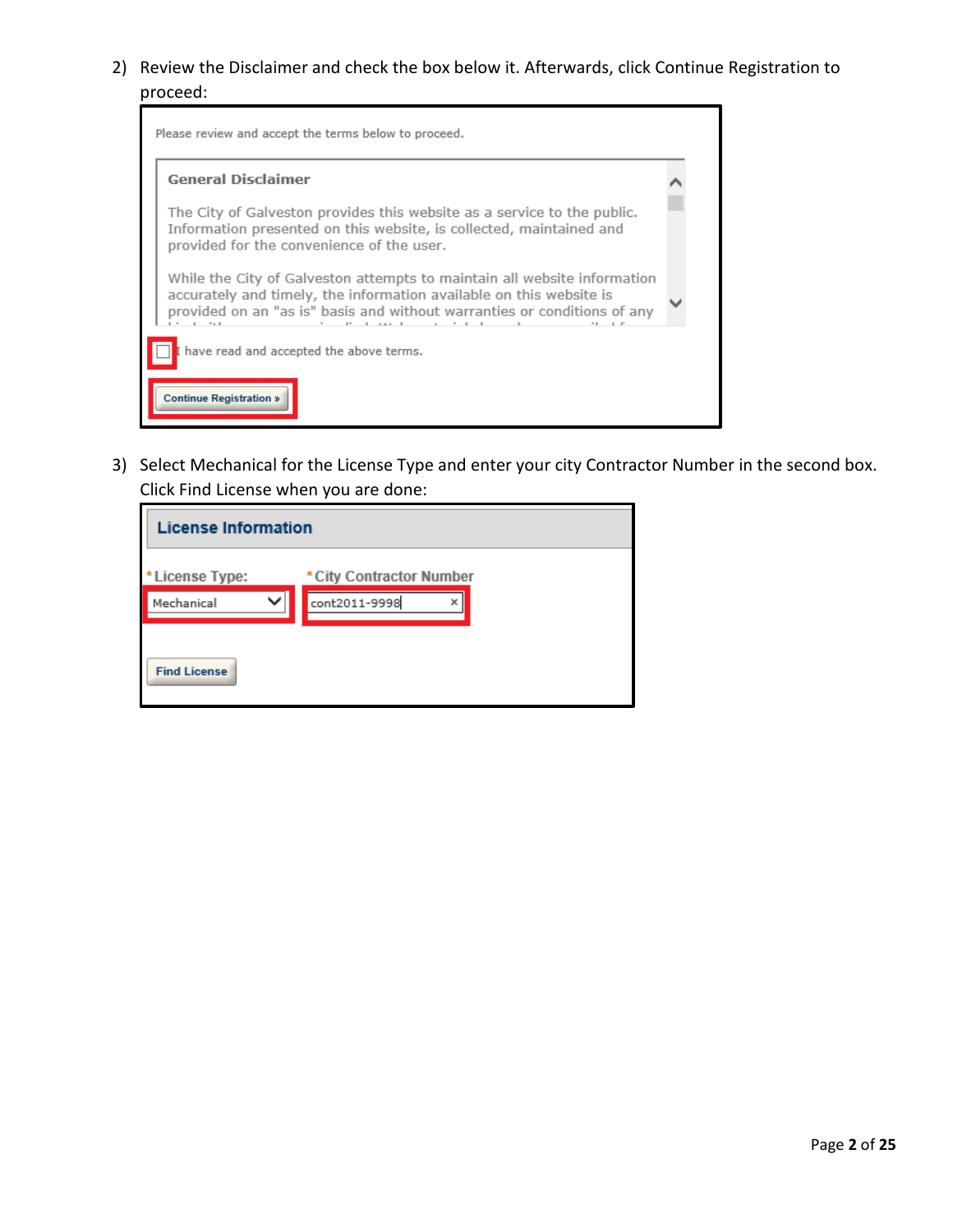4) On the next screen, click the Contractor Number to associate it to your account:

| <b>License Information</b>                                                       |             |                 |  |
|----------------------------------------------------------------------------------|-------------|-----------------|--|
| 1 results found matching lookup criteria<br>Search a license number to continue. |             |                 |  |
| Showing 1-1 of 1                                                                 |             |                 |  |
| <b>Contractor Registration Number</b>                                            | <b>Type</b> | Name            |  |
| NT2011-9998                                                                      | Mechanical  | <b>ACA Test</b> |  |
| <b>Search Again »</b>                                                            |             |                 |  |

5) Click OK in the confirmation box that pops up:

| kup<br>inue |    | lessade from webba                                     |        |  |
|-------------|----|--------------------------------------------------------|--------|--|
|             | -7 | Do you want to associate this license to your account? |        |  |
|             |    | ОK                                                     | Cancel |  |

ī

#### 6) Click Continue Registration on the next screen to proceed:

| <b>Confirm License</b>                                                                                                                                                                                                                                                                                        |                                                                                                               |  |  |
|---------------------------------------------------------------------------------------------------------------------------------------------------------------------------------------------------------------------------------------------------------------------------------------------------------------|---------------------------------------------------------------------------------------------------------------|--|--|
| Your search returned the following licensed professionals. If the information is<br>incorrect, click the "Remove" button and if necessary search again below. If all<br>information is correct choose either "Continue Registration" or "Add to My<br>Licenses" to proceed.<br><b>License Look-up Results</b> |                                                                                                               |  |  |
| License                                                                                                                                                                                                                                                                                                       |                                                                                                               |  |  |
| OFirst OLast<br>OWNER/BUILDER<br>OAddress<br>Galveston TX 77570<br>Tel:<br>555-5555<br>Fax:                                                                                                                                                                                                                   | TX Owner/Builder<br><b>Remove</b><br>TX - CONT2003-6<br>Issued: 01/01/2003<br>Expires:<br><b>Insured Max:</b> |  |  |
| Once you locate the correct license, click the "Add to My Licenses" button.                                                                                                                                                                                                                                   |                                                                                                               |  |  |
| Once you have added all licenses to your list, click the "Continue Registration" button.<br>You will have another chance to review all your licenses at the end of the registration<br>process.                                                                                                               |                                                                                                               |  |  |
| <b>Continue Registration »</b><br>(I am done adding licenses.)                                                                                                                                                                                                                                                | <b>Add to My Licenses »</b><br>(I have more licenses.)                                                        |  |  |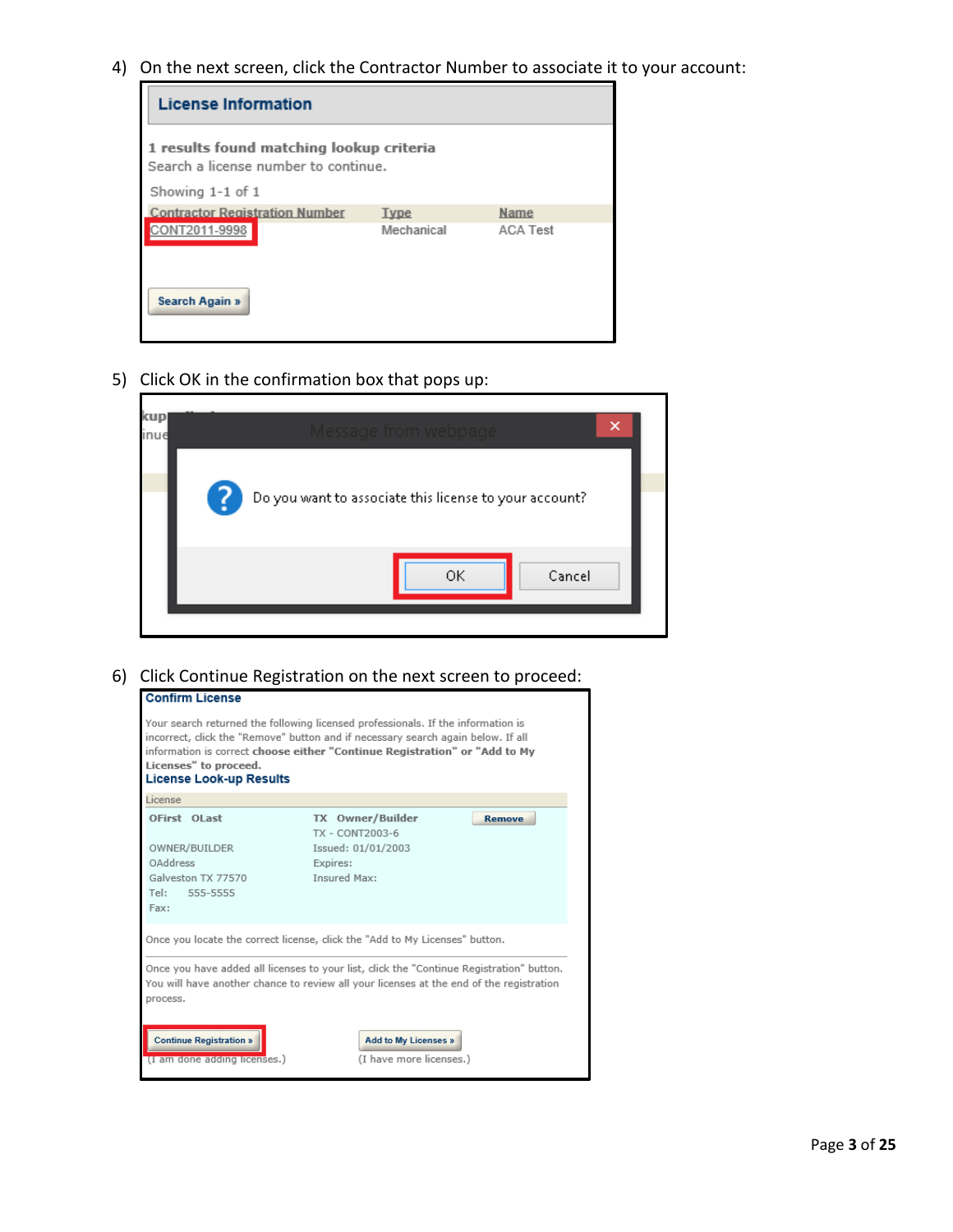- 7) On the next screen, you will need to enter in your account details as follows
	- a. User Name This will be the name you login with. Must be unique.
	- b. E-Mail This is the e-mail address any notices will be sent to. Must be unique.
	- c. Password Must be 8-20 characters long.
	- d. Type Password Again To prevent typo errors, please type the password again.
	- e. Select A Security Question Will be asked if you need to reset your password.
	- f. Answer Answer to the previously selected Security Question.

| <b>Account Registration Step 2:</b><br><b>Enter Account Information</b> |  |  |  |
|-------------------------------------------------------------------------|--|--|--|
| <b>Login Information</b>                                                |  |  |  |
| * User Name:<br>☺                                                       |  |  |  |
| johndoe                                                                 |  |  |  |
| *E-mail Address:                                                        |  |  |  |
| john.doe@e-mail.com                                                     |  |  |  |
| *Password:<br>◉                                                         |  |  |  |
|                                                                         |  |  |  |
| *Type Password Again:                                                   |  |  |  |
|                                                                         |  |  |  |
| * Select a Security Question:                                           |  |  |  |
| What is the name of your first pet?                                     |  |  |  |
| *Answer:<br>€                                                           |  |  |  |
| Fido<br>×                                                               |  |  |  |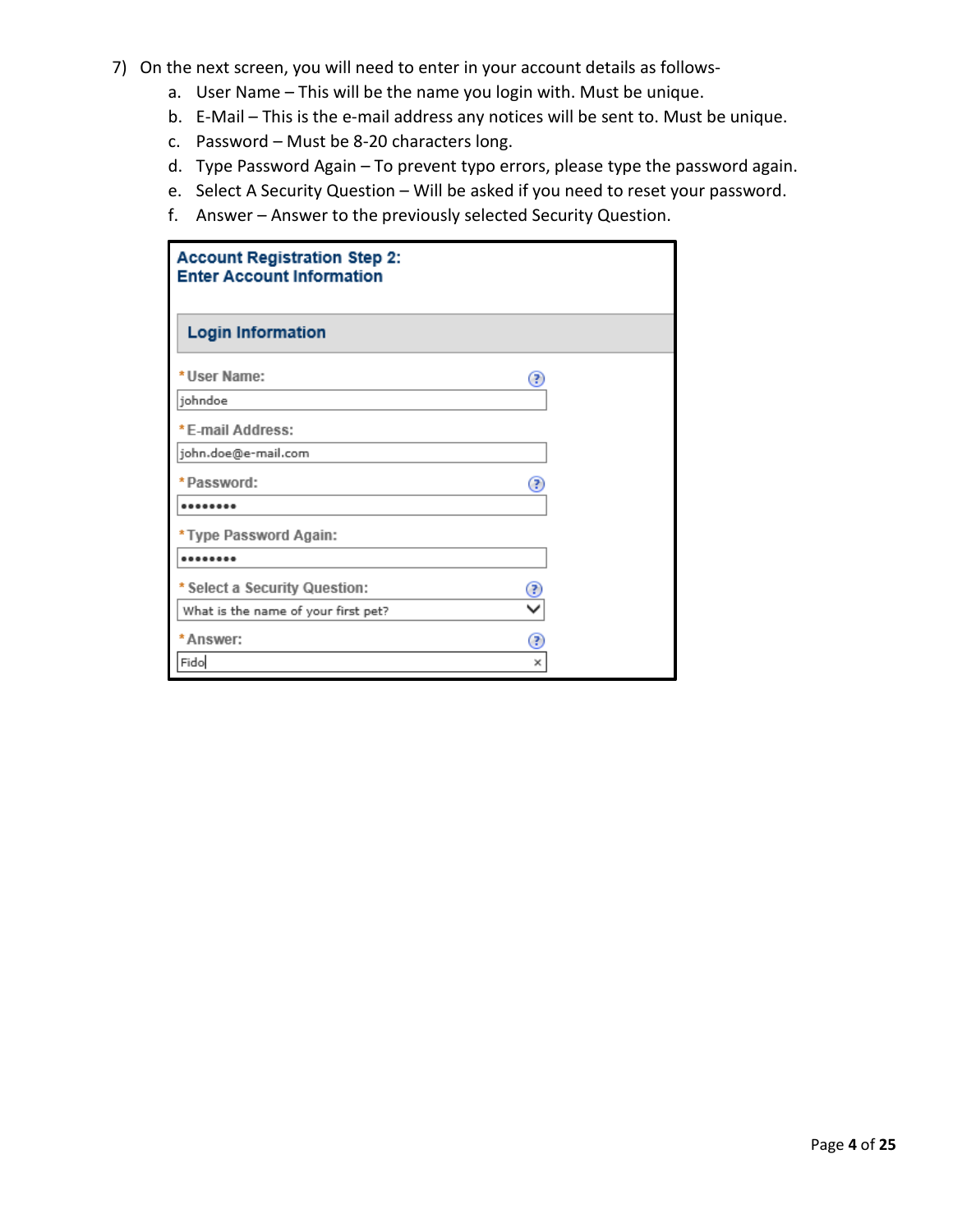- 8) The bottom portion of the screen is for your contact information. The following fields are required
	- a. First Your first name
	- b. Last Your last name
	- c. Name of Business If you are an Owner, just enter 'Owner'. Otherwise, enter the name of your business
	- d. Address Line 1 Your mailing address
	- e. City Mailing address city
	- f. State Mailing address state
	- g. Zip Mailing address zip code. Must be in Zip+4 format. If you do not know the additional 4 digits, use '9999'
	- h. Cell Phone Cell phone number you can be contacted at. If you do not have a cell phone, enter another number you can be contacted at.
	- i. Preferred Method of Contact Select one

| <b>Contact Information</b>     |                                      |  |  |
|--------------------------------|--------------------------------------|--|--|
| Auto-fill<br>with              | TX Owner/Builder CONT2003-6 V        |  |  |
| *First:                        | Middle:<br>*Last:                    |  |  |
| John                           | Doe                                  |  |  |
| * Name of Business:            |                                      |  |  |
| Owner                          |                                      |  |  |
| *Address Line 1:               |                                      |  |  |
| 823 25th St                    |                                      |  |  |
| * City:                        |                                      |  |  |
| Galveston                      |                                      |  |  |
| * State:                       |                                      |  |  |
| <b>TX</b>                      |                                      |  |  |
| *Zip:                          |                                      |  |  |
| 77551-9999                     |                                      |  |  |
| Office Phone:                  | <b>Mobile Phone:</b><br>*Cell Phone: |  |  |
|                                | 555-555-5555                         |  |  |
| Fax:                           | * Preferred Method of Contact:       |  |  |
|                                | E-mail                               |  |  |
|                                |                                      |  |  |
|                                |                                      |  |  |
| <b>Continue Registration »</b> |                                      |  |  |

After you are finished filling out the information, click Continue Registration to proceed.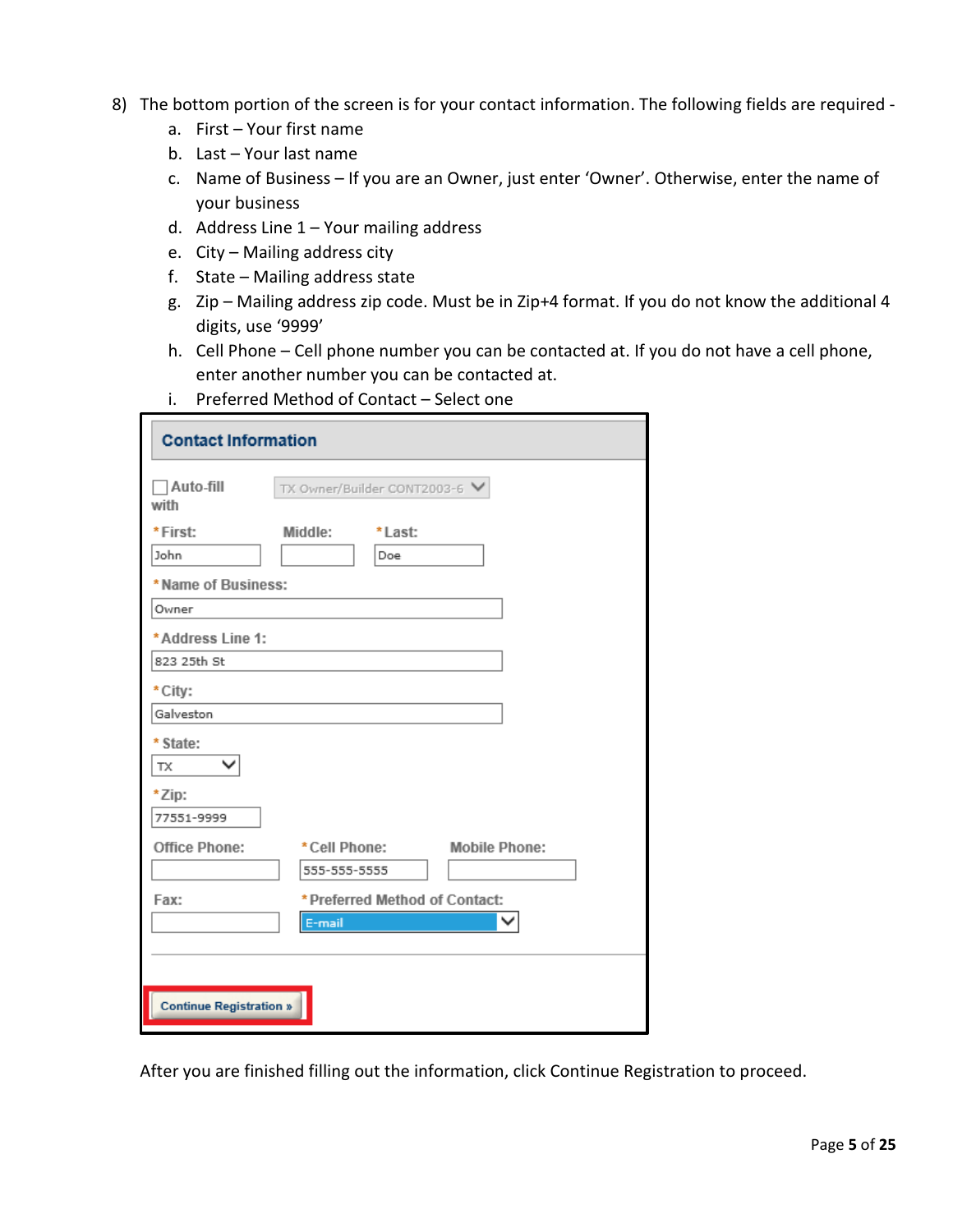9) At this point you are completed with the registration process.

| Your account has been created successfully. You will receive additional instructions by e-<br>mail.                                                                                                                                                                                                                                                                             |                          |  |  |
|---------------------------------------------------------------------------------------------------------------------------------------------------------------------------------------------------------------------------------------------------------------------------------------------------------------------------------------------------------------------------------|--------------------------|--|--|
| Your account has been successfully created.                                                                                                                                                                                                                                                                                                                                     |                          |  |  |
| Congratulations. You have successfully created an account with the Agency. An e-mail<br>has been sent to you with instructions for verifying your information. If you have registered as a<br>licensed professional, additional activation by the Agency may be required. If activation is<br>necessary, another e-mail will be sent notifying you when activation is complete. |                          |  |  |
| <b>Account Information</b>                                                                                                                                                                                                                                                                                                                                                      |                          |  |  |
| User Name: testuser5                                                                                                                                                                                                                                                                                                                                                            |                          |  |  |
| John Doe                                                                                                                                                                                                                                                                                                                                                                        | Home Phone:              |  |  |
| Owner                                                                                                                                                                                                                                                                                                                                                                           | Work Phone: 555-555-5555 |  |  |
| 823 25th                                                                                                                                                                                                                                                                                                                                                                        | Mobile Phone:            |  |  |
| alexanderdav@cityofgalveston.org<br>Preferred Method of Contact: E-mail                                                                                                                                                                                                                                                                                                         | Fax:                     |  |  |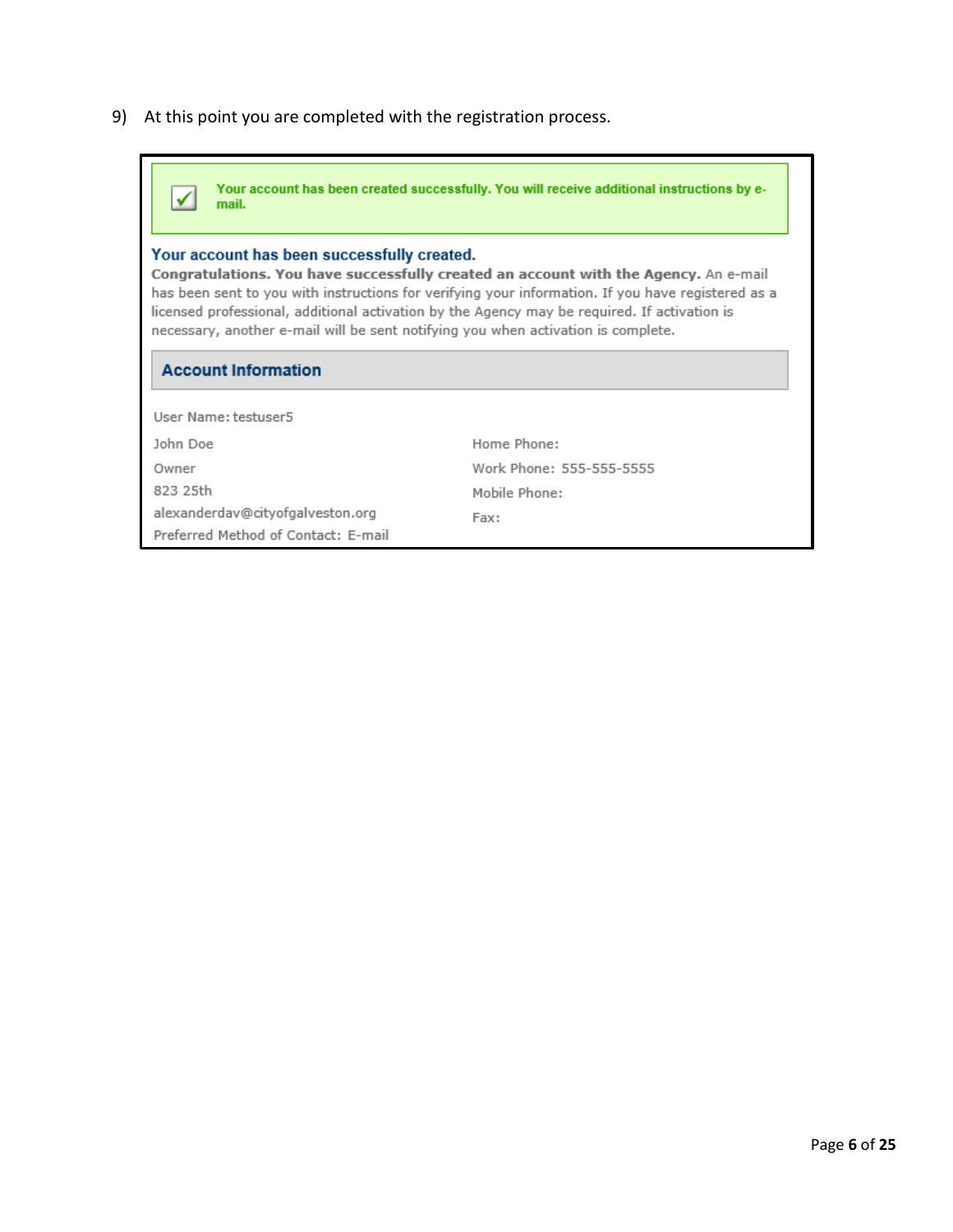# Scanning Documents -

To begin, you will first need to make sure that you have all of the required documents available for uploading. **If you already have your documents on a thumbdrive, you can skip the following steps. However, if you only have physical copies of the documents, please follow the steps below to scan them.** Refer to the following table to determine which documents are required for your permit:

| <b>Heat Load Calculations</b> | New installations or complete |  |
|-------------------------------|-------------------------------|--|
|                               | replacements of air handlers  |  |
|                               | and condensers                |  |

1) To start scanning, first place the Plans into the scanner and press the Scan button:

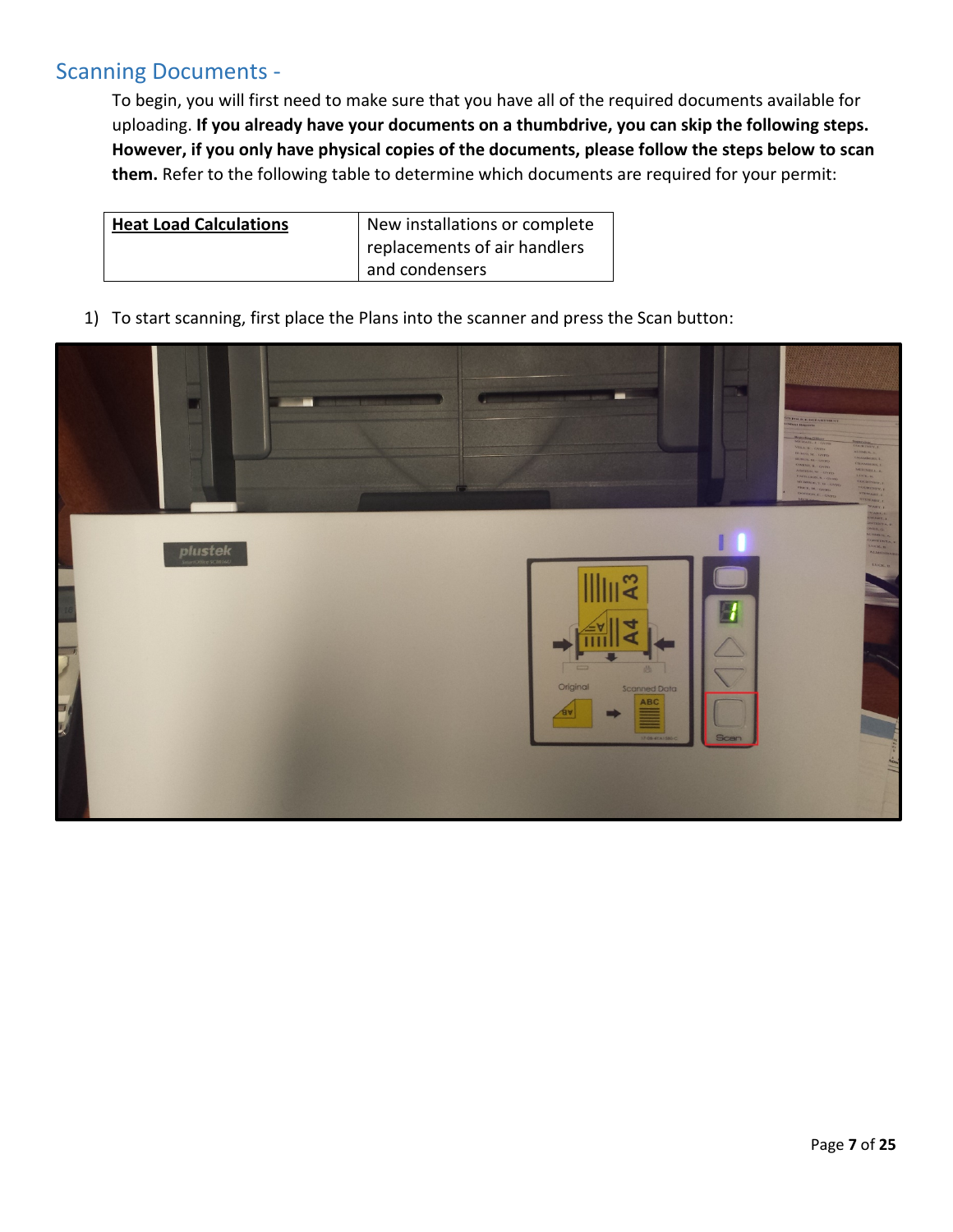2) After the scan is complete, you may see the following window appear on the screen. Click OK before proceeding to the next document:

| <b>Remove Blank Pages</b>                    |  |
|----------------------------------------------|--|
| Blank pages list below:<br>Sheet 2 Rear Side |  |
| 0K                                           |  |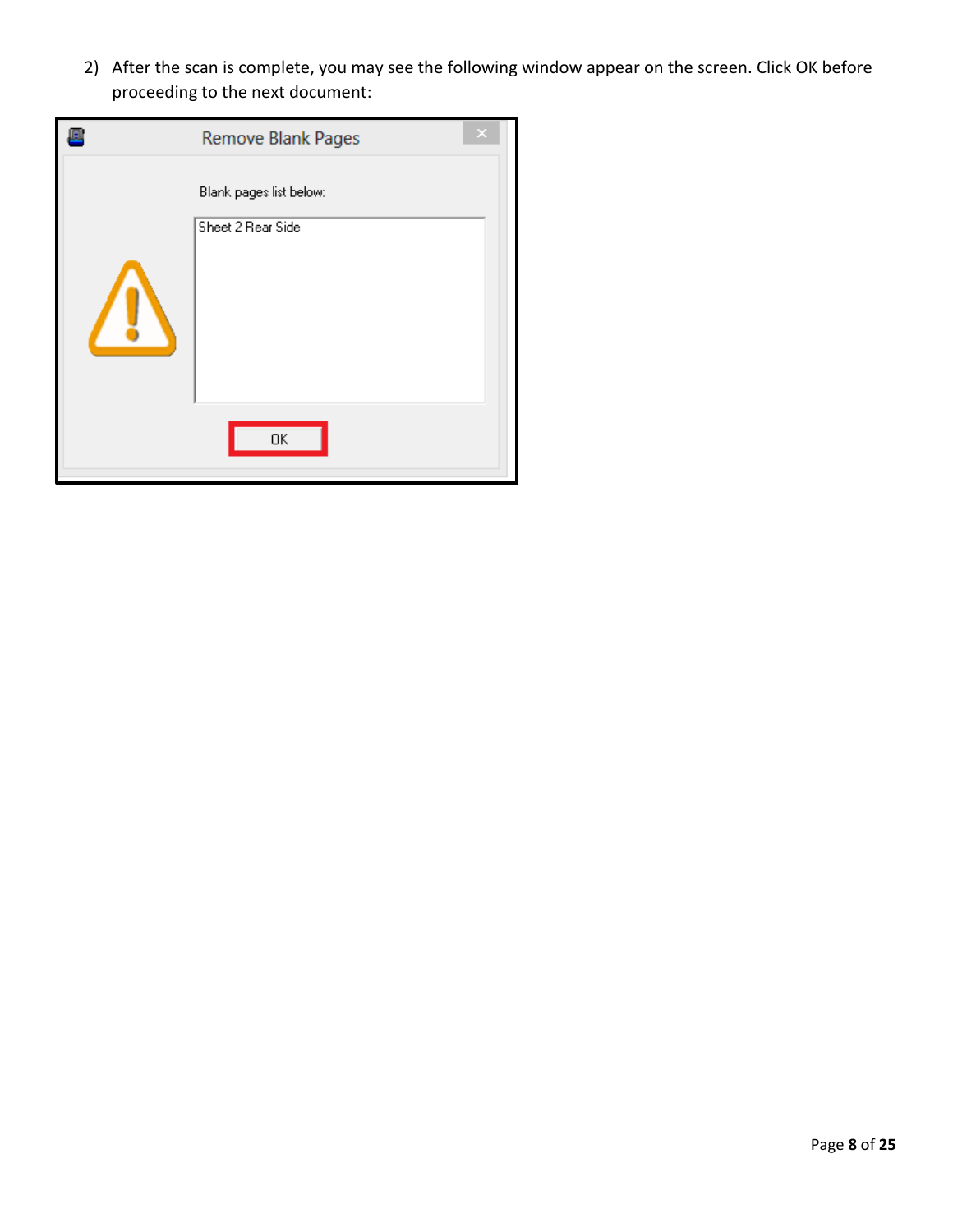## Creating a Permit Application -

1) **After creating an account and logging in**, you can start the process of creating an Mechanical Permit application by either clicking the Building tab or by clicking "Create an application" under the Building section of the website:

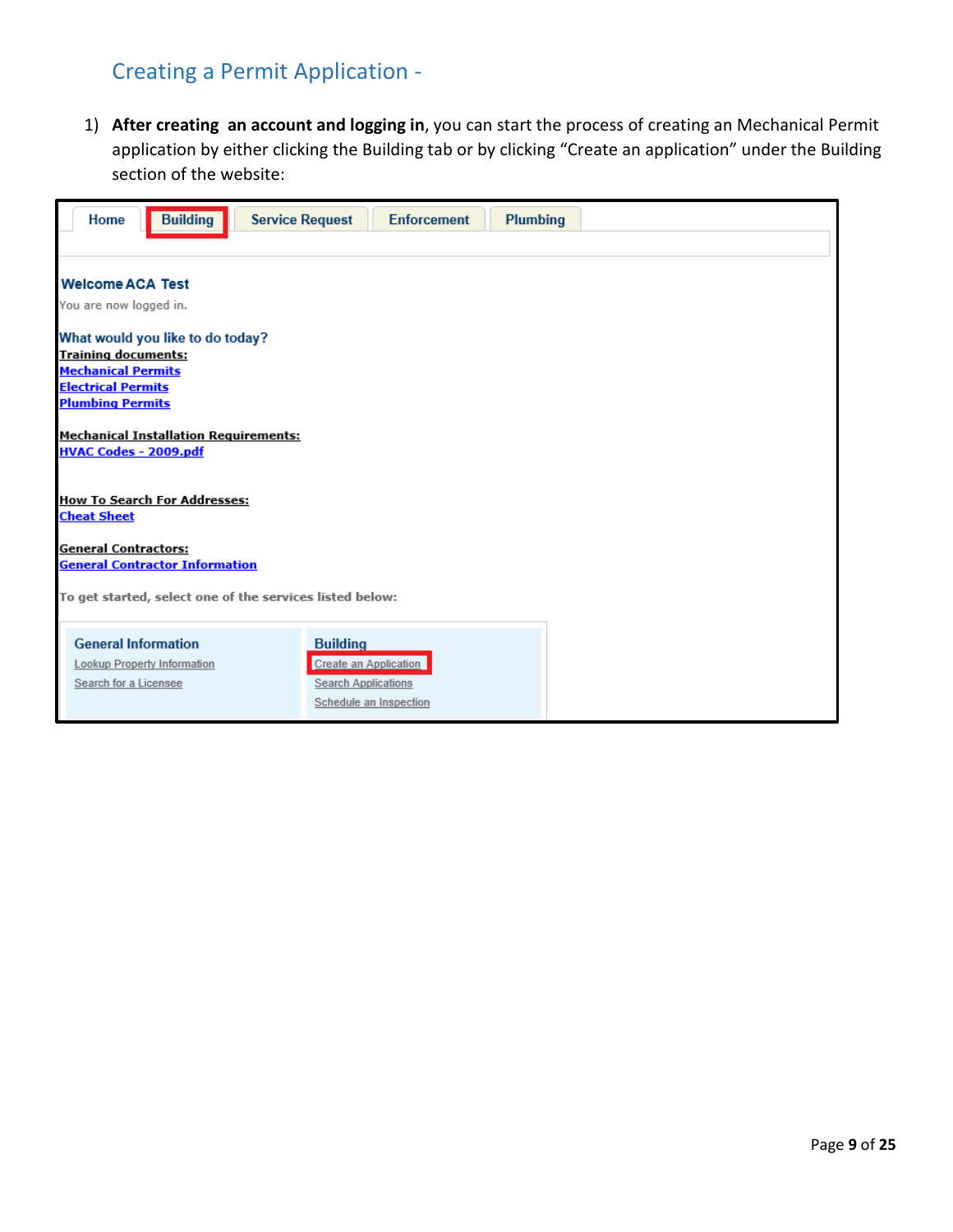2) You will first be brought to a Disclaimer page. After reading the disclaimer, please check the box below and click Continue Application to proceed:

![](_page_10_Picture_1.jpeg)

3) The next screen will ask which license you wish to use for this application. You MUST have a registered mechanical license with the city before you can apply for a Mechanical Permit:

| <b>Select a License</b>                                                                                                                                                                                                                                                                                                                                                                                                                                        |  |  |  |  |
|----------------------------------------------------------------------------------------------------------------------------------------------------------------------------------------------------------------------------------------------------------------------------------------------------------------------------------------------------------------------------------------------------------------------------------------------------------------|--|--|--|--|
| Select a license for this record from the list below. The available permit record type(s) is determined by the type of<br>the license associated with your account.                                                                                                                                                                                                                                                                                            |  |  |  |  |
| *If you associated one or more licenses to your registered account and it does not appear in the dropdown, please contact a permit<br>clork 400 707 3633 to undate your information. Thank you.<br>--Select--<br>Electrical CONT2011-9999<br>CONTROL 1<br>Mechanical CONT2011-9998<br>Owner/ Builder CONTZ003-6<br>Home Phone: 555-555-5555<br>None Applicable<br>Mobile Phone:<br>123 Somewhere<br>Fax:<br>Galveston, TX 77551<br>Mechanical<br>CONT2011-9998 |  |  |  |  |
| <b>Continue Application »</b>                                                                                                                                                                                                                                                                                                                                                                                                                                  |  |  |  |  |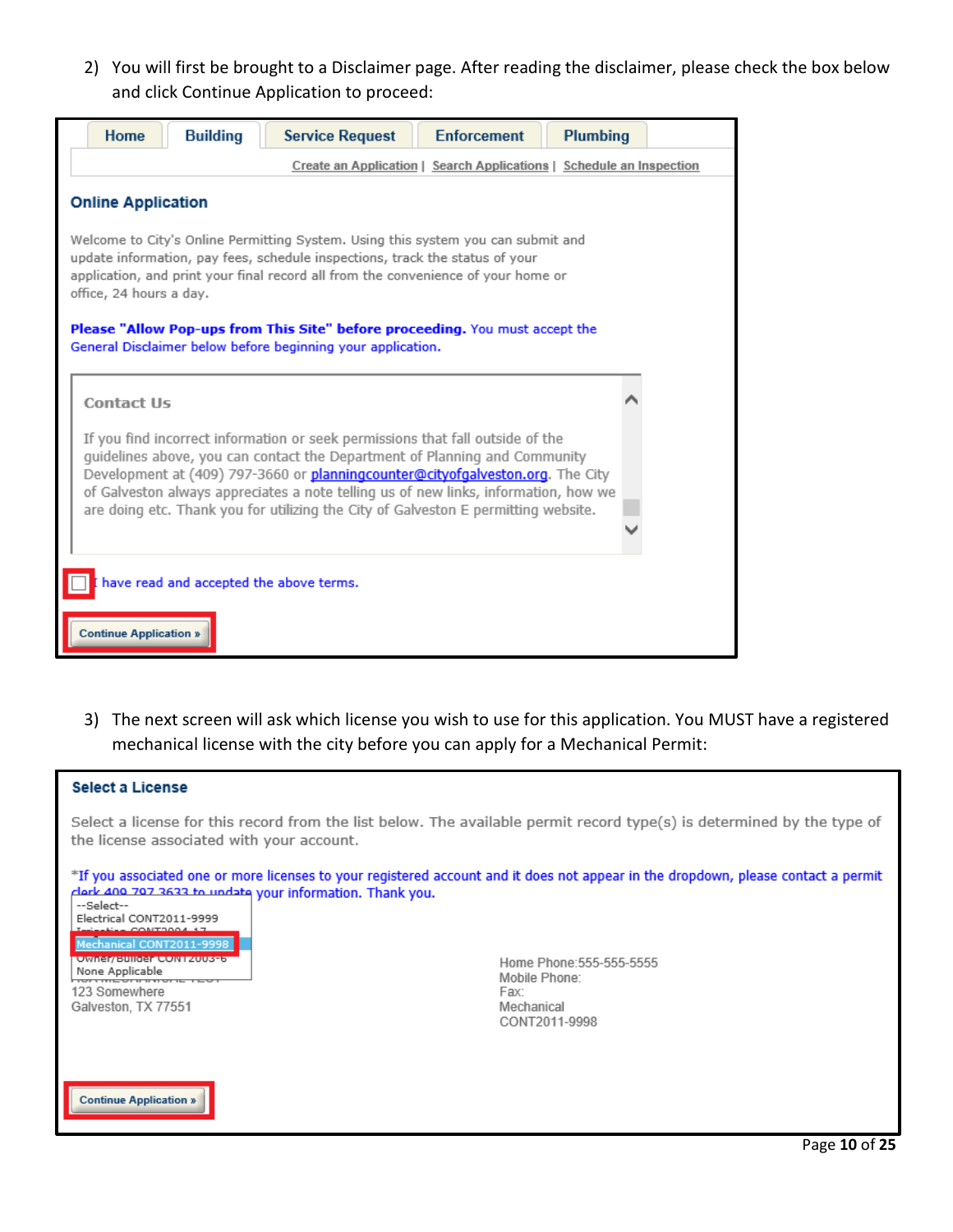4) On the next screen, you will be asked what type of permit you wish to create. Select the one labelled "Mechanical Permit" and click Continue Application:

| <b>Select a Record Type</b>                                                                                   |
|---------------------------------------------------------------------------------------------------------------|
| Choose one of the following available record types. For assistance or to apply for a record                   |
| <b>Contractor Renewal</b><br><b>Electrical Permit</b><br>O Mechanical Permit<br>◯ Residential Building Permit |
| <b>Continue Application »</b>                                                                                 |

5) The next screen will confirm your selection for the Contractor number. Nothing to be done on this page. Just click Continue Application:

| Step 1 : LICENSED PROFESSIONAL > LICENSED PROFESSIONAL                                                     |                               |  |  |  |
|------------------------------------------------------------------------------------------------------------|-------------------------------|--|--|--|
|                                                                                                            | * indicates a required field. |  |  |  |
|                                                                                                            |                               |  |  |  |
| <b>Licensed Professional</b>                                                                               |                               |  |  |  |
| To add a new Licensed Professional, click the Add Licensed Professional link.                              |                               |  |  |  |
| To find a Licensed Professional, enter the search criteria and click the Search button.                    |                               |  |  |  |
| If any of the information below is inaccurate, please contact the city so that we may update your records. |                               |  |  |  |
| *License Type:<br>*Contractor Registration<br>Number<br>$\checkmark$<br>Owner/Builder<br>CONT2003-6        |                               |  |  |  |
| *First:<br>Middle:<br>*Last:                                                                               |                               |  |  |  |
| OFirst<br>OLast                                                                                            |                               |  |  |  |
| Name of Business:                                                                                          |                               |  |  |  |
| OWNER/BUILDER                                                                                              |                               |  |  |  |
| State License #                                                                                            |                               |  |  |  |
|                                                                                                            |                               |  |  |  |
| *Address Line 1:                                                                                           |                               |  |  |  |
| OAddress                                                                                                   |                               |  |  |  |
| * City:                                                                                                    |                               |  |  |  |
| Galveston                                                                                                  |                               |  |  |  |
| * State:                                                                                                   |                               |  |  |  |
| ✓<br><b>TX</b>                                                                                             |                               |  |  |  |
| *Zip:                                                                                                      |                               |  |  |  |
| 77570-<br>Home Phone:                                                                                      |                               |  |  |  |
| Home Phone:<br>Mobile Phone:<br>Fax:                                                                       |                               |  |  |  |
| 555-555-                                                                                                   |                               |  |  |  |
| Clear<br>Search                                                                                            |                               |  |  |  |
| <b>Continue Application »</b>                                                                              | Save and resume later:        |  |  |  |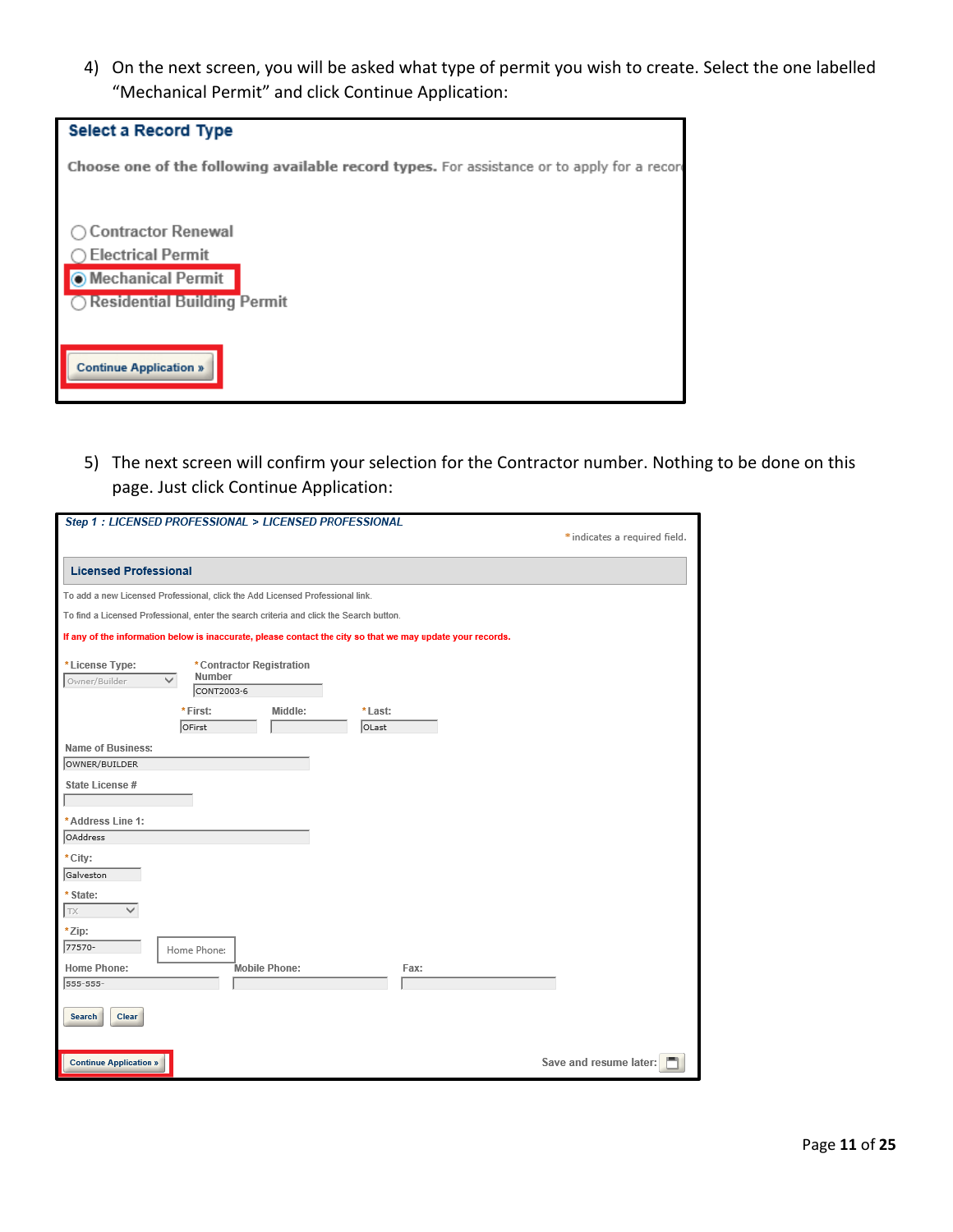6) On the next screen you will be asked for contact information. If you wish, you can check 'Auto-Fill with' to have the website use the information you registered with to automatically fill in the requested fields. Otherwise, enter the information requested (fields marked with a red \* are required). Once finished, click Continue Application to proceed:

| Step 1 : LICENSED PROFESSIONAL > Page 2                                                                     |                    |         |                      | * indicates a required field. |
|-------------------------------------------------------------------------------------------------------------|--------------------|---------|----------------------|-------------------------------|
| <b>Agent for Applicant</b>                                                                                  |                    |         |                      |                               |
| To add a new contact, click the Add Contact link. To edit a contact, click the link next to a contact name. |                    |         |                      |                               |
|                                                                                                             |                    |         |                      |                               |
| V Auto-fill<br>ACA Test<br>with                                                                             |                    |         | $\checkmark$         |                               |
|                                                                                                             |                    |         |                      |                               |
|                                                                                                             | *First:<br>ACA     | Middle: | *Last:<br>Test       |                               |
| Name of Business:                                                                                           |                    |         |                      |                               |
| ACA TEST                                                                                                    |                    |         |                      |                               |
| Country:                                                                                                    |                    |         |                      |                               |
| --Select--                                                                                                  | ◡                  |         |                      |                               |
| *Address Line 1:                                                                                            |                    |         |                      |                               |
| 123 Over There                                                                                              |                    |         |                      |                               |
| * City:                                                                                                     |                    |         |                      |                               |
| Galveston                                                                                                   |                    |         |                      |                               |
| * State:                                                                                                    |                    |         |                      |                               |
| $\checkmark$<br>ТX                                                                                          |                    |         |                      |                               |
| *Zip:                                                                                                       |                    |         |                      |                               |
| 77551-9999                                                                                                  |                    |         |                      |                               |
| Home Phone:                                                                                                 | <b>Work Phone:</b> |         | <b>Mobile Phone:</b> |                               |
| 555-555-5555                                                                                                | 555-555-5555       |         |                      |                               |
| Fax:                                                                                                        |                    |         |                      |                               |
|                                                                                                             |                    |         |                      |                               |
| E-mail:                                                                                                     |                    |         |                      |                               |
| $\times$<br>test@cityofgalveston.org                                                                        |                    |         |                      |                               |
| Clear                                                                                                       |                    |         |                      |                               |
|                                                                                                             |                    |         |                      |                               |
|                                                                                                             |                    |         |                      |                               |
| <b>Continue Application »</b>                                                                               |                    |         |                      | Save and resume later:        |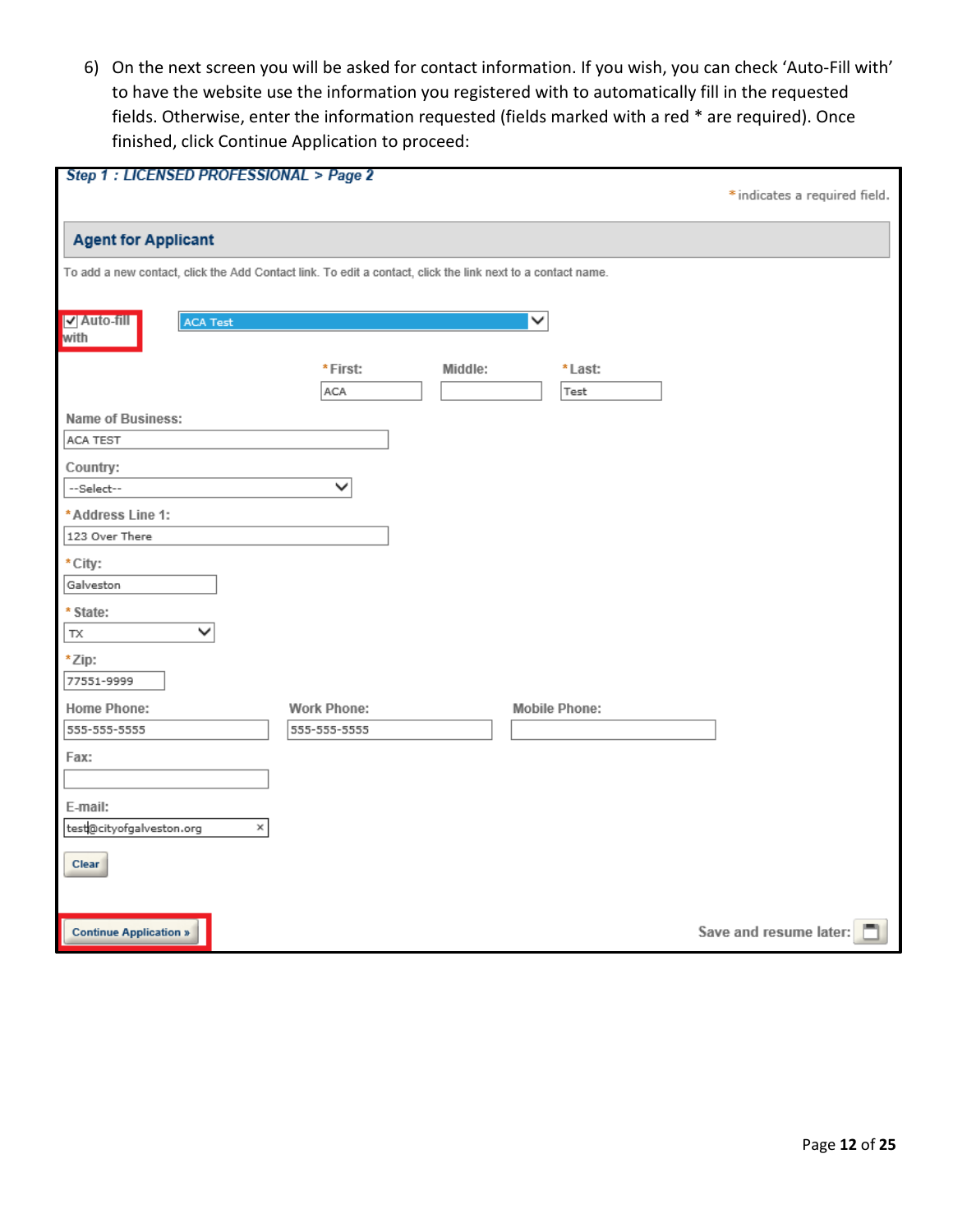7) The next section will ask information about the address the work will be performed at. You do not have to fill out all of the information. Instead, this page acts like a search form. You will need to enter some basic criteria, and then select from a list of addresses that meet that criteria:

|  |  |  | a) Enter search criteria - |  |
|--|--|--|----------------------------|--|
|--|--|--|----------------------------|--|

| Step $2: APO > APO$                 |                                     |                                   |             | * indicates a required field.                                                                                                                  |
|-------------------------------------|-------------------------------------|-----------------------------------|-------------|------------------------------------------------------------------------------------------------------------------------------------------------|
| <b>Address</b>                      |                                     |                                   |             |                                                                                                                                                |
| as Ave C, Ave D, Ave E, Ave F, etc. |                                     |                                   |             | This program DOES NOT use street names such as Church, Postoffice, Market, Mechanic, etc. These streets are listed by their original name such |
| * Street No.:<br>999                | * Street Name:<br>test<br>×         | <b>Street Type:</b><br>--Select-- | $\check{ }$ | Unit No.:                                                                                                                                      |
| City:                               | State:<br>$\check{ }$<br>--Select-- | Zip:                              |             |                                                                                                                                                |
| Search<br><b>Clear</b>              |                                     |                                   |             |                                                                                                                                                |

b) If there is only one address that meets that criteria, it will automatically select it and fill out the rest of the fields. If not, you will need to select the appropriate one from a list –

| Step $2:$ APO > APO                                                                                                                                                                                                                 |                                                        |                                                                   |                                                    |                                                                                                                                                | * indicates a required field. |
|-------------------------------------------------------------------------------------------------------------------------------------------------------------------------------------------------------------------------------------|--------------------------------------------------------|-------------------------------------------------------------------|----------------------------------------------------|------------------------------------------------------------------------------------------------------------------------------------------------|-------------------------------|
| <b>Address</b>                                                                                                                                                                                                                      |                                                        |                                                                   |                                                    |                                                                                                                                                |                               |
| as Ave C, Ave D, Ave E, Ave F, etc.                                                                                                                                                                                                 |                                                        |                                                                   |                                                    | This program DOES NOT use street names such as Church, Postoffice, Market, Mechanic, etc. These streets are listed by their original name such |                               |
| * Street No.:<br>$\overline{2}$<br>823<br>City:<br>,,,,,,,,,,,,,,,,<br><b>Clear</b><br><b>Search</b><br>3 search results returned matching your address<br>Click any of the results below to view more details.<br>Showing 1-3 of 3 | * Street Name:<br>State:<br>$\checkmark$<br>--Select-- | <b>Street Type:</b><br>--Select--<br>Zip:                         | $\checkmark$                                       | Unit No.:                                                                                                                                      |                               |
| 823 823 25th Street, City Hall,<br>Galveston TX 77550<br><u> Louisia de la componente de la componen</u><br>Galveston TX 77550<br>823 823 27th Street, Galveston Galveston<br>TX 77550                                              | City<br>Galveston<br>Galveston                         | <b>State Zip</b><br>77550<br>TX<br><b>TX</b><br>77550<br>TX 77550 | Parcel<br>3505-0265-0000-000<br>3505-0266-0005-000 | Owner<br>CITY OF GALVESTON<br>CITY OF GALVESTON TRUSTEE.                                                                                       |                               |

c) After selecting the address, the information for Parcel and Owner will automatically fill out from our records. If any of this information is incorrect, or you cannot find the address you are looking for, please contact our Building department for assistance. Click Continue Application to proceed.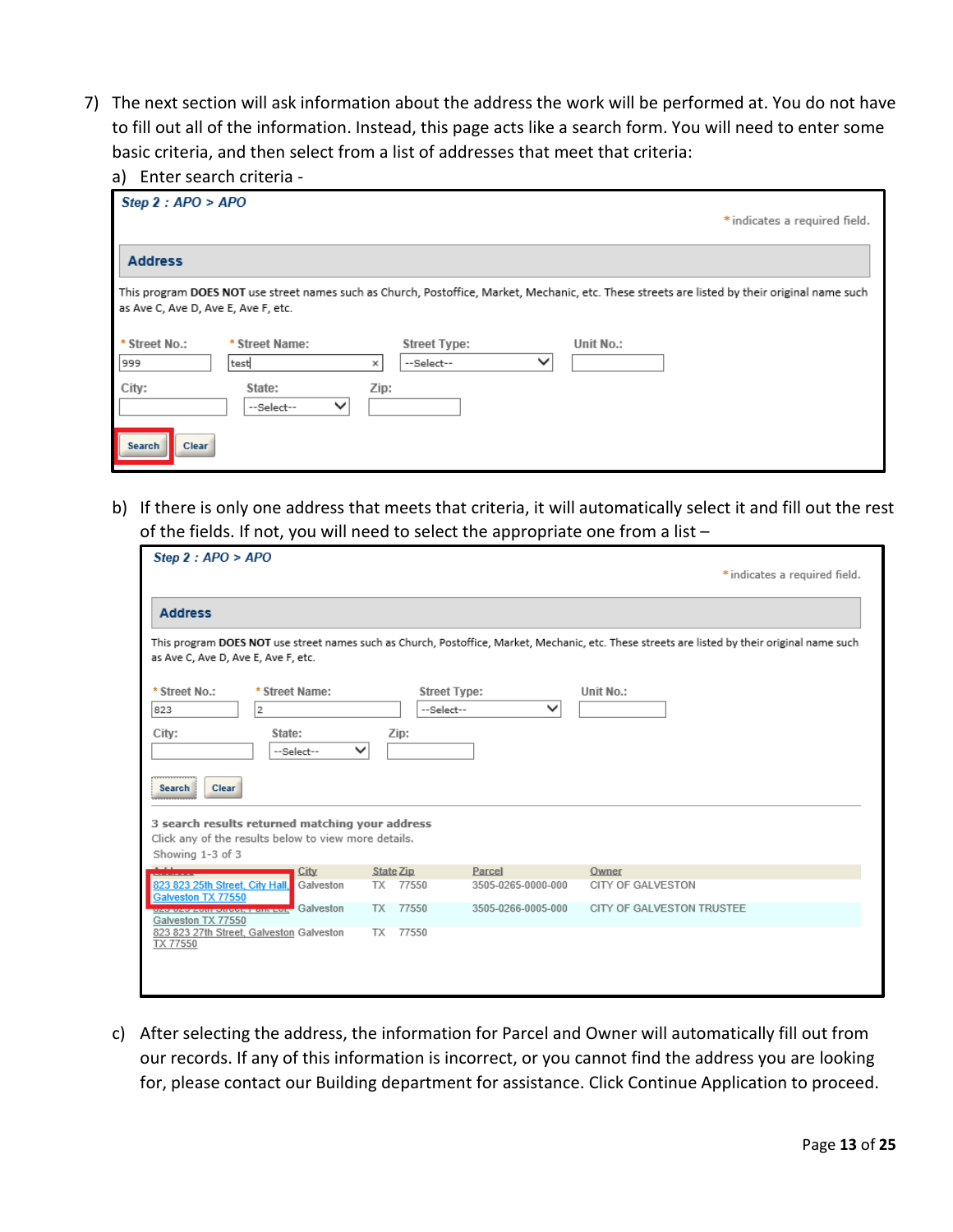- 8) The next screen will be the last screen you are required to enter information on. This screen will ask you for all of the details concerning the permit, such as a Description of Work and Work Type. You will also be required to upload any relevant documents on this page. Again, any fields marked with a red \* are required.
	- a) The first section is for a detailed description of the work being done. This section is optional:

| <b>Detail Information</b>    |  |
|------------------------------|--|
| <b>Detailed Description:</b> |  |
|                              |  |
|                              |  |
|                              |  |
| spell check                  |  |

- b) The next section, Job Information, covers the following information:
	- a. **Hurricane Ike Related**: Answer Yes to this if your work is part of reconstruction from Hurricane Ike
	- b. **Occupancy Type**: Commercial or Residential
	- c. **Work Type**: New or Retrofit
	- d. **Complete System:** If you are performing a new installation or complete replacement of the air handler and condenser, select Yes.

| <b>ASI</b>                     |                             |  |  |  |  |
|--------------------------------|-----------------------------|--|--|--|--|
| <b>APPLICATION INFORMATION</b> |                             |  |  |  |  |
| *Hurricane Ike<br>Related:     | $\odot$ Yes $\odot$ No      |  |  |  |  |
| *Occupancy Type:               | $\checkmark$<br>Residential |  |  |  |  |
| *Work Type:                    | $\checkmark$<br>Retrofit    |  |  |  |  |
| *Complete<br>System:           | $\odot$ Yes $\odot$ No      |  |  |  |  |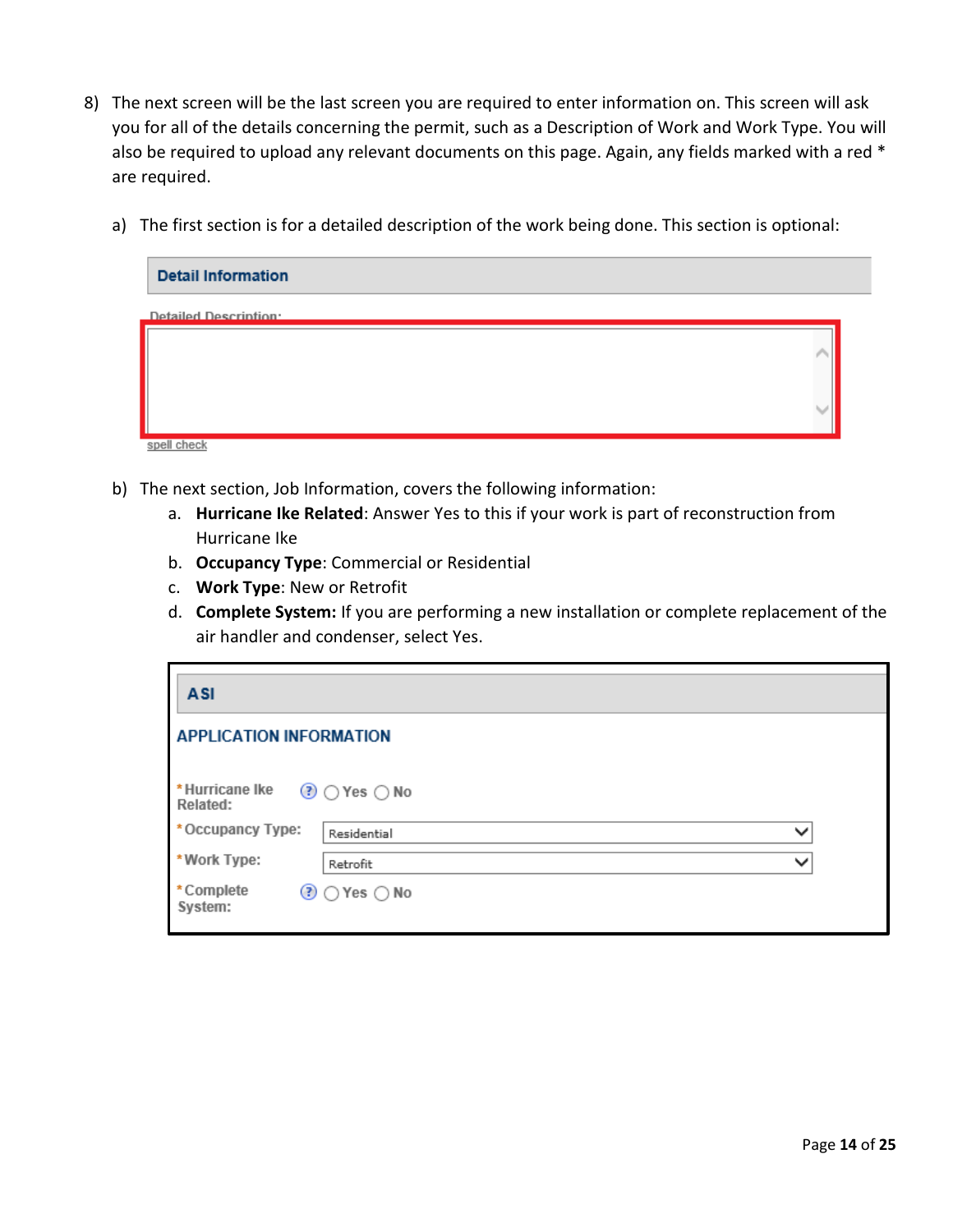- c) The next section is information regarding what items you are installing. Follow the instructions below to **add each type of item** (repeat as needed):
	- a. Click Add A Row:

| <b>ASI Table</b>                                            |             |          |  |  |  |
|-------------------------------------------------------------|-------------|----------|--|--|--|
| <b>MECHANICAL INSTALLATIONS</b>                             |             |          |  |  |  |
| Showing 0-0 of 0                                            |             |          |  |  |  |
| <b>Installation Type</b>                                    | <b>Size</b> | Quantity |  |  |  |
| No records found.                                           |             |          |  |  |  |
| Add a Row<br><b>Edit Selected</b><br><b>Delete Selected</b> |             |          |  |  |  |

b. Select the installation type, enter a size (in tons, if applicable) and quantity, and specify whether it is a new installation or a replacement. Click Submit when you are done:

|                                 |                        | × |
|---------------------------------|------------------------|---|
| <b>MECHANICAL INSTALLATIONS</b> |                        |   |
| *Installation Type:             | * Size:<br>* Quantity: |   |
| Chiller or Air Handler          | $\checkmark$           |   |
| *New/Replace:                   |                        |   |
| New                             | $\checkmark$           |   |
|                                 |                        |   |
| <b>Submit</b><br>Cancel         |                        |   |
|                                 |                        |   |

c. Click Submit:

|                                    | <b>ELECTRICAL INSTALLATIONS</b> |             |  |
|------------------------------------|---------------------------------|-------------|--|
| *Installation Type:<br>Ceiling Fan | $\checkmark$                    | * Quantity: |  |
| <b>Submit</b>                      | Cancel                          |             |  |

- **d. Repeat process for each Installation Type you are installing.**
- d) The last section is used to attach required documents. The documents required for an Electrical Permit are:
	- a. **Heat Load Calculations** (if installing or replacing a complete system)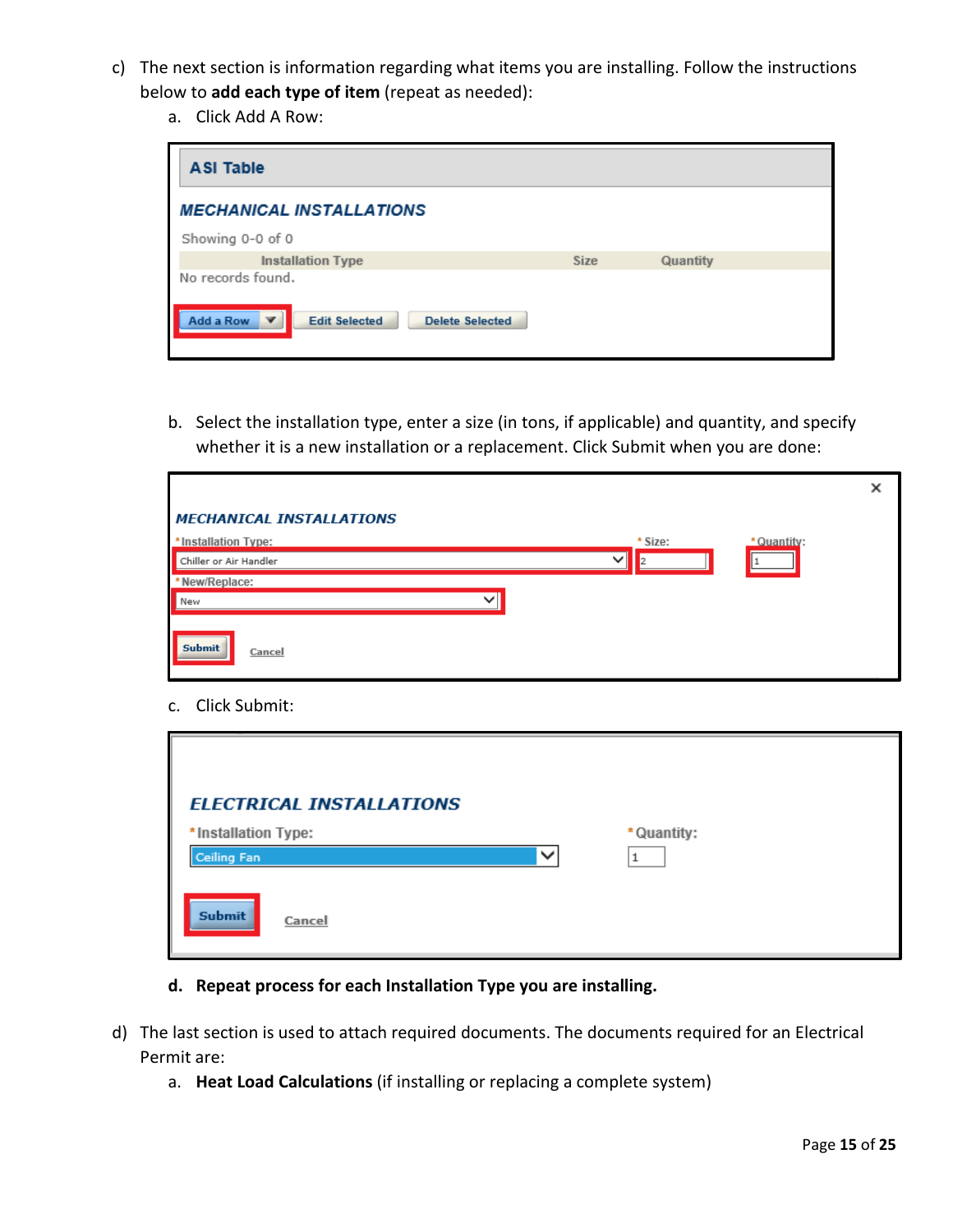To start uploading documents, be sure to have either scanned them using the procedures outlined earlier in the document, or have them available on a USB thumbdrive. After that, follow the steps listed below:

a. Click the Browse button

b. Click the Select Files button

|      | Residential uses                                                                                                    |                        |  |  |
|------|---------------------------------------------------------------------------------------------------------------------|------------------------|--|--|
| Re:  | <b>File Upload</b>                                                                                                  | ×                      |  |  |
| [De  | The maximum file size allowed is 600 MB.<br>html;htm;mht;mhtml;exe;com;vbs;bat are disallowed file types to upload. |                        |  |  |
| spe  | <b>Select Files</b>                                                                                                 |                        |  |  |
|      |                                                                                                                     | ▲                      |  |  |
|      |                                                                                                                     |                        |  |  |
| atio |                                                                                                                     |                        |  |  |
|      |                                                                                                                     |                        |  |  |
|      |                                                                                                                     |                        |  |  |
|      |                                                                                                                     |                        |  |  |
|      |                                                                                                                     | $\overline{\mathbf v}$ |  |  |
| ns a | Finish<br>Cancel                                                                                                    |                        |  |  |
|      |                                                                                                                     |                        |  |  |

c. Select the document(s) you wish to upload. If there are more than one, you can select multiple files by holding CTRL on the keyboard while clicking the files. When you are done, click Open to begin the upload: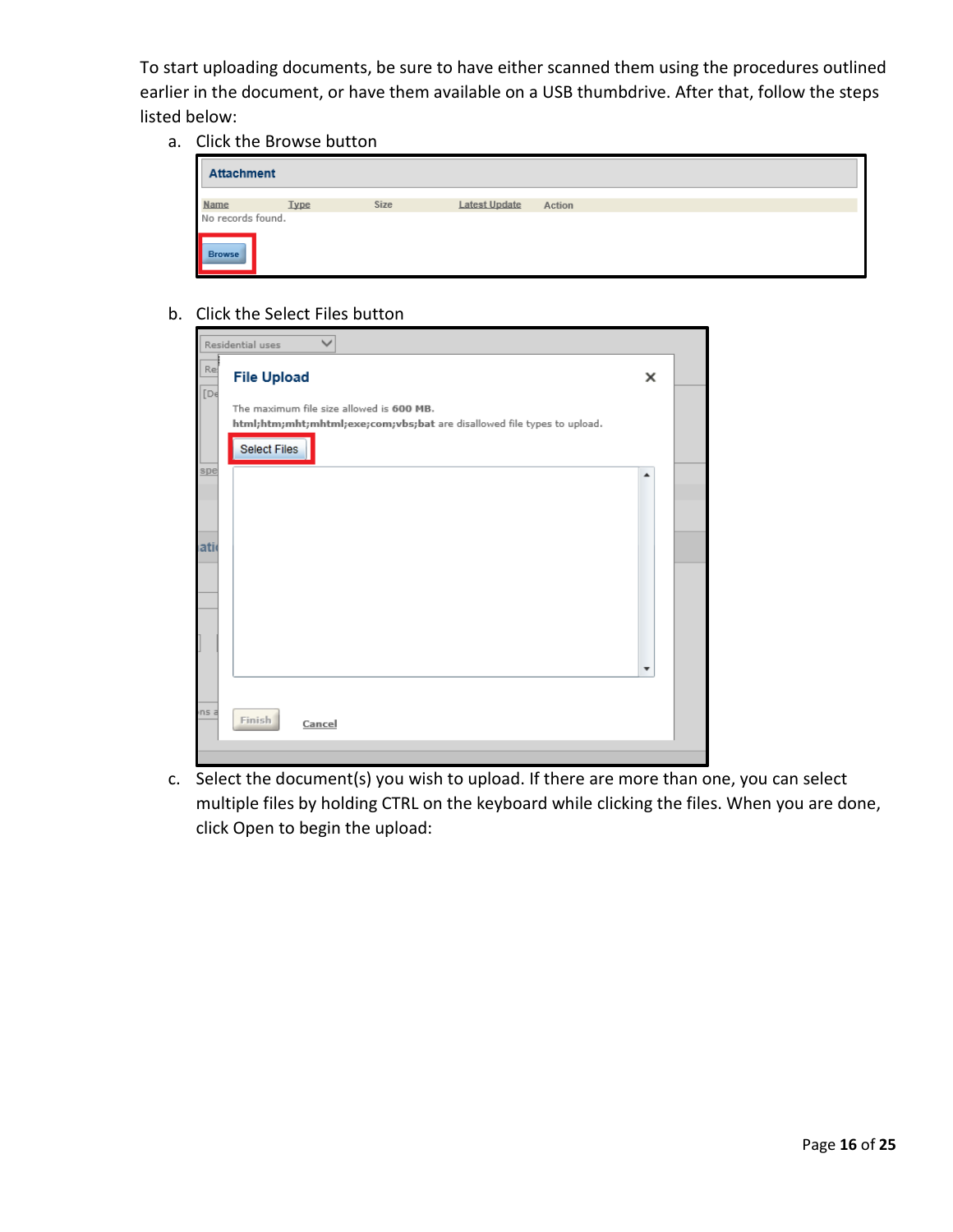![](_page_17_Picture_0.jpeg)

d. Once all of the files show Finished, click the Finish button to proceed: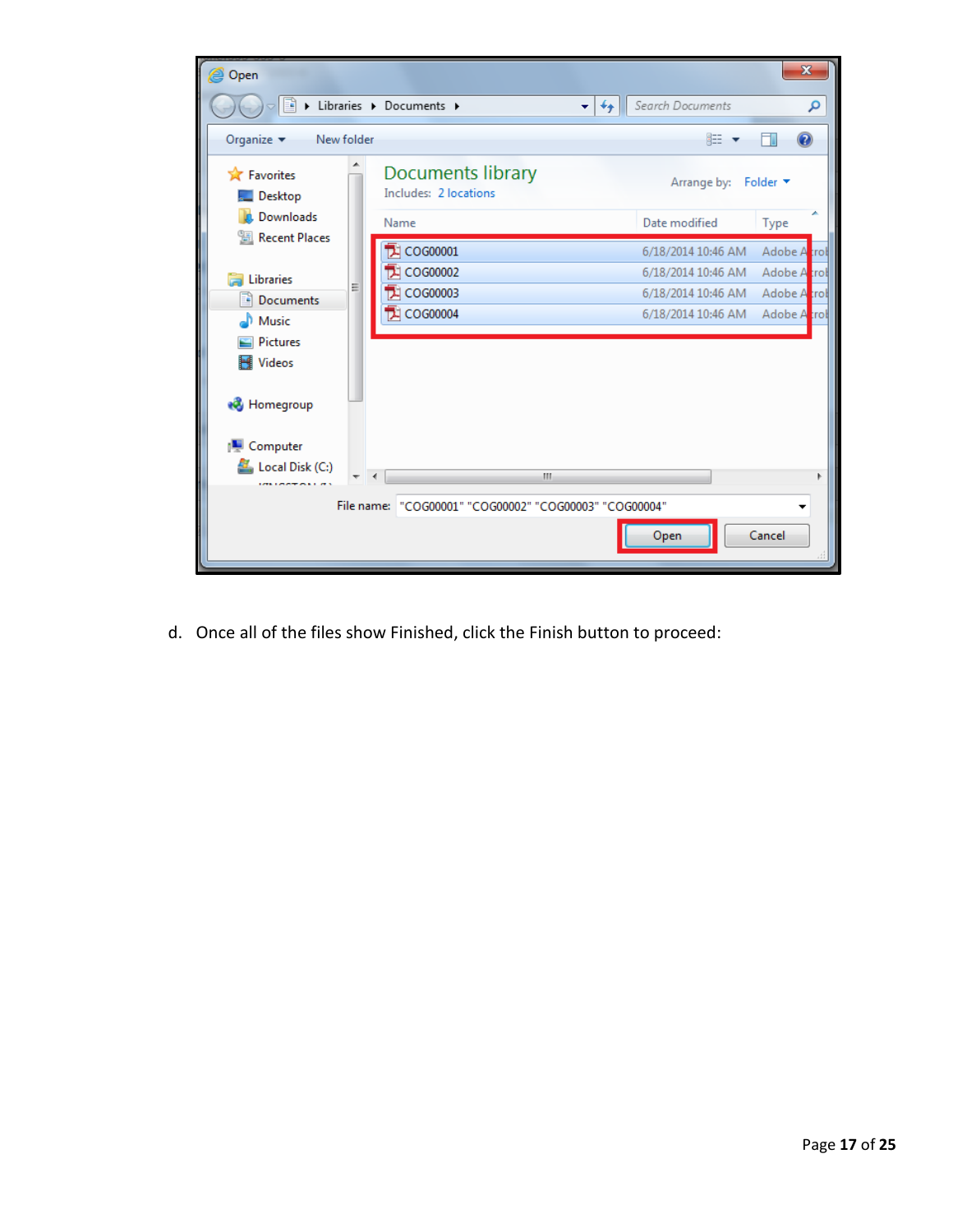| <b>File Upload</b>                                                                                                  |                   | x                 |  |  |
|---------------------------------------------------------------------------------------------------------------------|-------------------|-------------------|--|--|
| The maximum file size allowed is 600 MB.<br>html;htm;mht;mhtml;exe;com;vbs;bat are disallowed file types to upload. |                   |                   |  |  |
| <b>Select Files</b>                                                                                                 |                   | <b>Clear List</b> |  |  |
| COG00001.pdf                                                                                                        | 53.55 KB Finished |                   |  |  |
| COG00002.pdf                                                                                                        | 53.55 KB Finished |                   |  |  |
| COG00003.pdf                                                                                                        | 53.55 KB Finished |                   |  |  |
| COG00004.pdf                                                                                                        | 53.55 KB Finished |                   |  |  |
|                                                                                                                     |                   |                   |  |  |
| 214.2 KB<br>File $(s)$ : 4                                                                                          |                   | 100%              |  |  |
| <b>Finish</b><br>Cancel                                                                                             |                   |                   |  |  |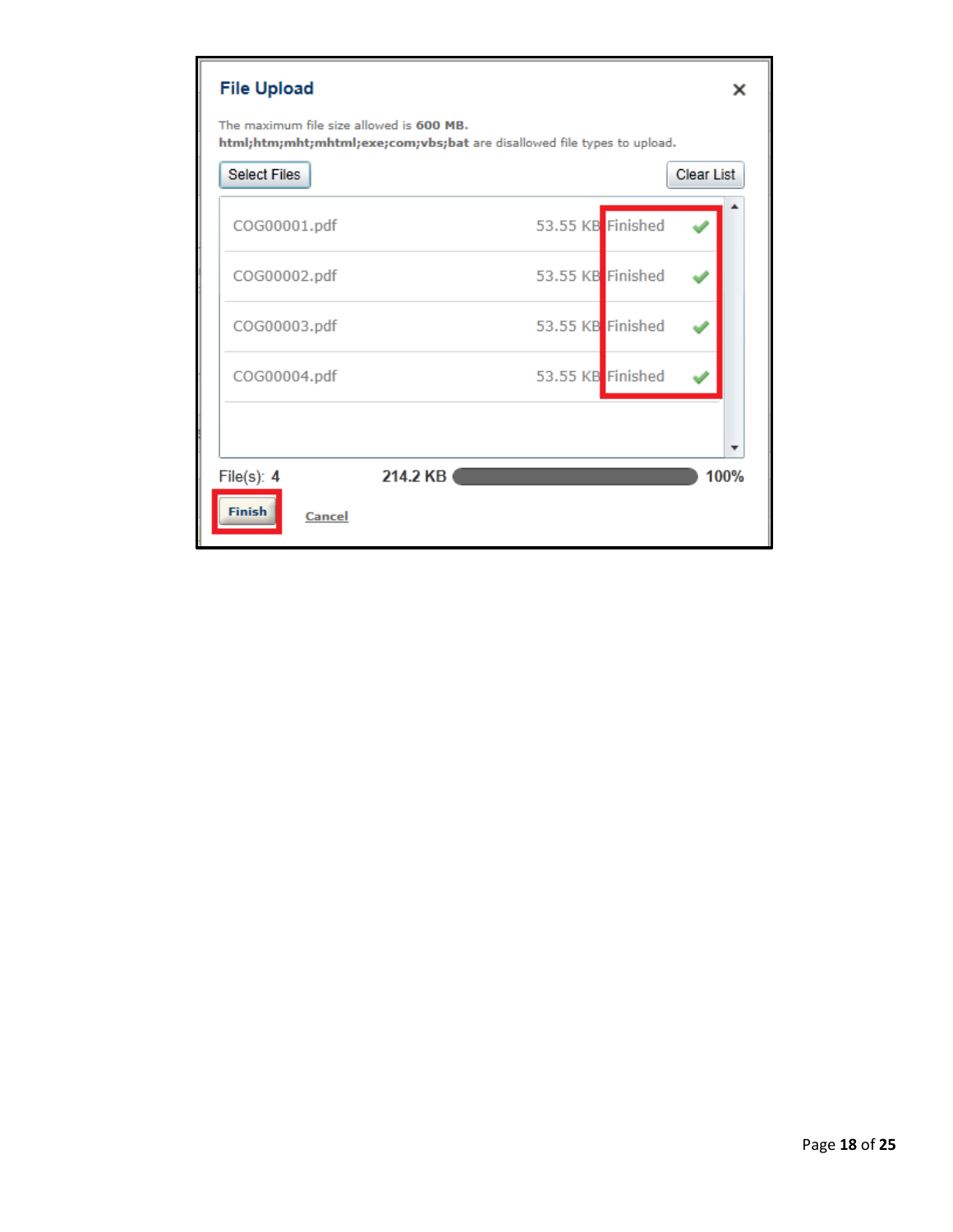e. Finally, you will be asked what type of document it is, as well as a description. As you enter these, click Save to save the changes. Once you are finished with all of them, click Continue Application to proceed:

| *Type:                                                                     |                        |
|----------------------------------------------------------------------------|------------------------|
| Load Calculation<br>$\mathrel{\blacktriangledown}$                         |                        |
| File:<br>2.jpg                                                             |                        |
| *Description*                                                              |                        |
| (any additional information goes here)                                     |                        |
| <b>Spell crieck</b>                                                        |                        |
|                                                                            |                        |
|                                                                            |                        |
| spell check                                                                |                        |
| <b>Browse</b><br><b>Clear All</b><br>Save<br><b>Continue Application »</b> | Save and resume later: |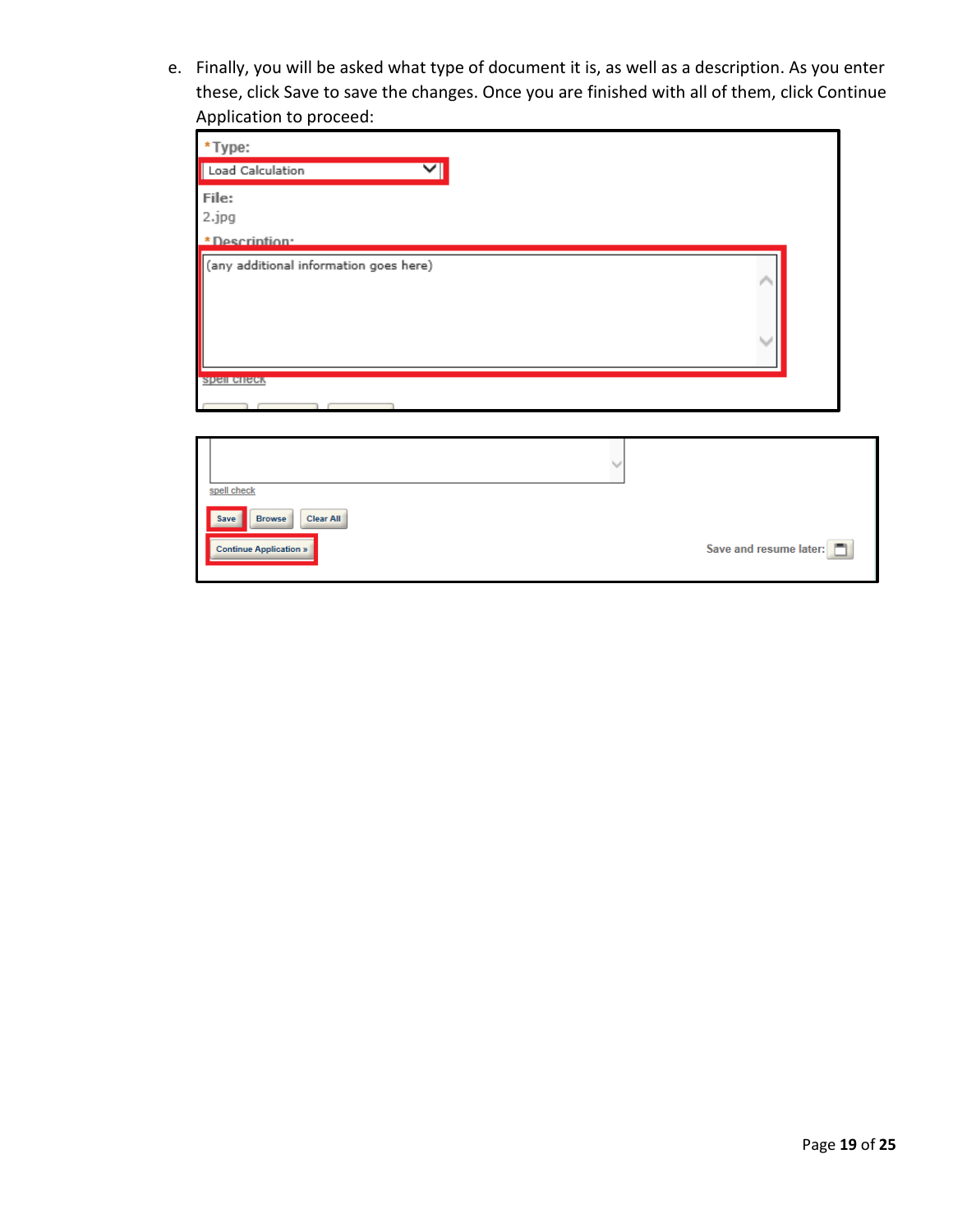9) Once all of the information is entered, you will be taken to a Review screen where you can review all of the information you entered and edit it if needed:

| <b>Residential Building Permit</b>                                                                                                                                 |  |  |  |  |
|--------------------------------------------------------------------------------------------------------------------------------------------------------------------|--|--|--|--|
| 2 APO<br>$3$ ASI<br>4 Review<br>5 Pay Fees<br>1<br>6 Record Issuance                                                                                               |  |  |  |  |
| Step 4 : Review                                                                                                                                                    |  |  |  |  |
| Please review all information below. Click the "Edit" buttons to make changes to sections or "Continue Application" to move on.                                    |  |  |  |  |
| <b>Record Type</b>                                                                                                                                                 |  |  |  |  |
| <b>Residential Building Permit</b>                                                                                                                                 |  |  |  |  |
| <b>Licensed Professional</b><br>Edit                                                                                                                               |  |  |  |  |
| <b>OFirst OLast</b><br>Home Phone: 5555555<br>OWNER/BUILDER Owner/Builder -CONT2003-6<br>OAddress<br>Galveston, 77570                                              |  |  |  |  |
| <b>Agent for Applicant</b><br>Edit                                                                                                                                 |  |  |  |  |
| <b>ACA Test</b><br>Home Phone: 555-555-5555<br>ACA TEST<br>Work Phone: 555-555-5555<br>123 Over There<br>Galveston, TX, 77551-9999alexanderdav@cityofgalveston.org |  |  |  |  |

If all of the information is correct, click Continue Application to proceed.

10) The next page is a review of the fees. After looking these over, click Continue Application to proceed to the payment screen:

![](_page_20_Picture_4.jpeg)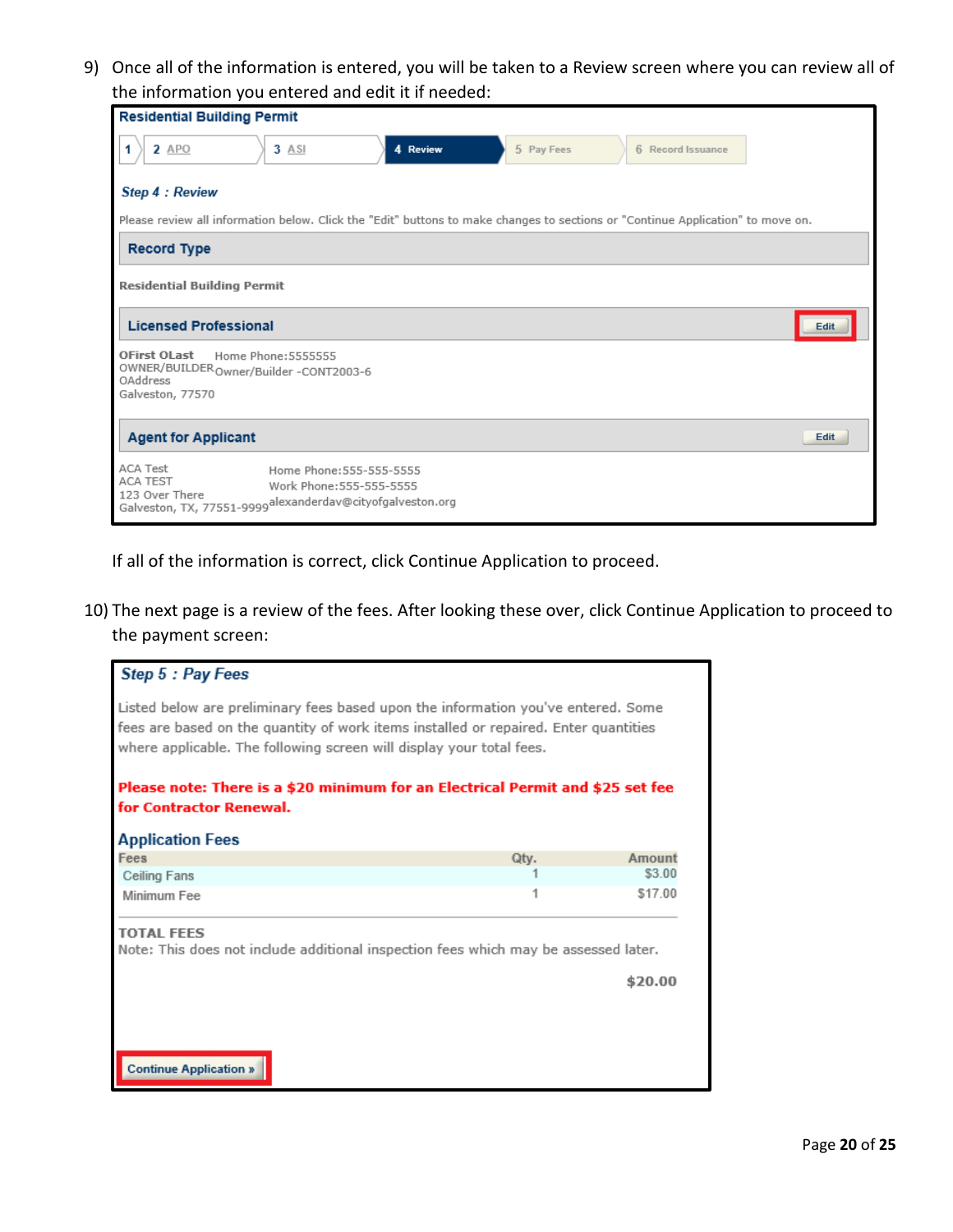11) The Payment screen is where you will enter your credit card information in order to make a payment. For the Billing Information, if the information you used to register for EPortal is the same as your credit card billing information, you can check the box next to Billing Information in order to auto-fill the information. Once all of the information is entered, click Submit Payment to submit your payment.

| <b>Payment Options</b>          |                                        |                   |                       |  |  |
|---------------------------------|----------------------------------------|-------------------|-----------------------|--|--|
| Amount to be charged: \$20.00   |                                        |                   |                       |  |  |
| Card                            | ◉ Pay with Credit                      |                   |                       |  |  |
| <b>Credit Card Information:</b> |                                        |                   |                       |  |  |
| *Card Type:                     | *Card Number:                          |                   | ◉<br>* Security Code: |  |  |
| Visa                            | 999999999999999                        |                   | 123                   |  |  |
| * Name on Card:                 |                                        | * Exp. Date:      |                       |  |  |
| John Doe                        | $_{01}$ $\vee$                         | $2019$ $\sqrt{ }$ |                       |  |  |
|                                 | <b>Credit Card Holder Information:</b> |                   |                       |  |  |
| √ Billing Information:          |                                        |                   |                       |  |  |
|                                 | * Street Address:                      |                   |                       |  |  |
| 123 Over There                  |                                        |                   |                       |  |  |
| * City:                         | * State:                               | *Zip:             |                       |  |  |
| Galveston                       | ✓<br><b>TX</b>                         | 77551-9999        |                       |  |  |
| *Phone:                         |                                        |                   |                       |  |  |
| 555-555-5555                    |                                        |                   |                       |  |  |
| E-mail:                         |                                        |                   |                       |  |  |
| alexan@cityofgalveston.org      |                                        |                   |                       |  |  |
|                                 |                                        |                   |                       |  |  |
| <b>Submit Payment »</b>         |                                        |                   |                       |  |  |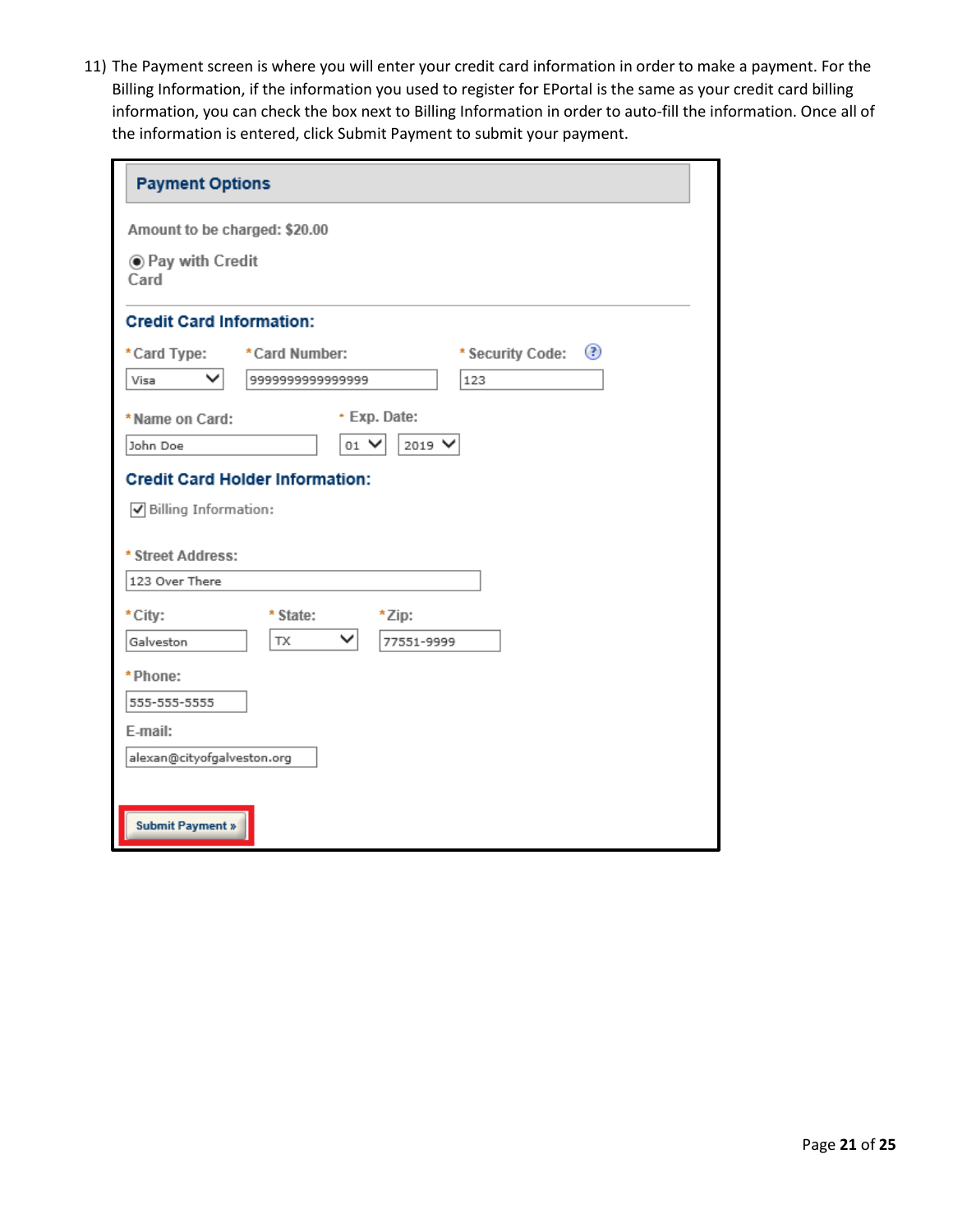12) The last page is Record Issuance. You can print your permit now by clicking 'Print/View Record'. **Write down the Record Number on this page for your records.**

| <b>Electrical Permit</b>                                                                                                                                                                                                                                    |                                     |
|-------------------------------------------------------------------------------------------------------------------------------------------------------------------------------------------------------------------------------------------------------------|-------------------------------------|
| 3. A SI<br>$2$ APO<br>5 Pay Fees<br>4 Review                                                                                                                                                                                                                | 6 Record Issuance                   |
| Step 6: Record Issuance                                                                                                                                                                                                                                     |                                     |
| Your application has been successfully submitted.<br>Please print your record and retain a copy for your records.                                                                                                                                           |                                     |
| Thank you for using our online services.<br><b>Your Permit Number</b><br>Your Record Number is ELE2011-00292.                                                                                                                                               |                                     |
| You will need this number to check the status of your application or to<br>schedule/check results of inspections. Please print a copy of your record and post it                                                                                            |                                     |
| in the work area.                                                                                                                                                                                                                                           |                                     |
| $\equiv$ Click to print your permit<br>Print/View Record                                                                                                                                                                                                    |                                     |
| A licensed professional is now authorized to proceed with work at the designated<br>location.                                                                                                                                                               |                                     |
| Your record type requires a follow-up inspection once work is completed. You may<br>schedule the inspection now or return to schedule the inspection upon completion of<br>the work. Choose "View Record Details" to Schedule Inspections, check status, or |                                     |
| make other updates.                                                                                                                                                                                                                                         | You may review your permit by clink |
| View Record Details » I Cou must post the record in the work area.)                                                                                                                                                                                         | the View Record Details button      |

#### 13) Logout of ACA and close the browser:

| met Explorer                    | ×   |
|---------------------------------|-----|
|                                 | 自大亞 |
|                                 |     |
| Logout<br>Account<br>Management | Р   |
| Collections (0)                 |     |
| Logged in as:ACA Test           |     |
| Search<br>₽⊽                    |     |
| mbing                           |     |
| edule an Inspection             |     |
|                                 |     |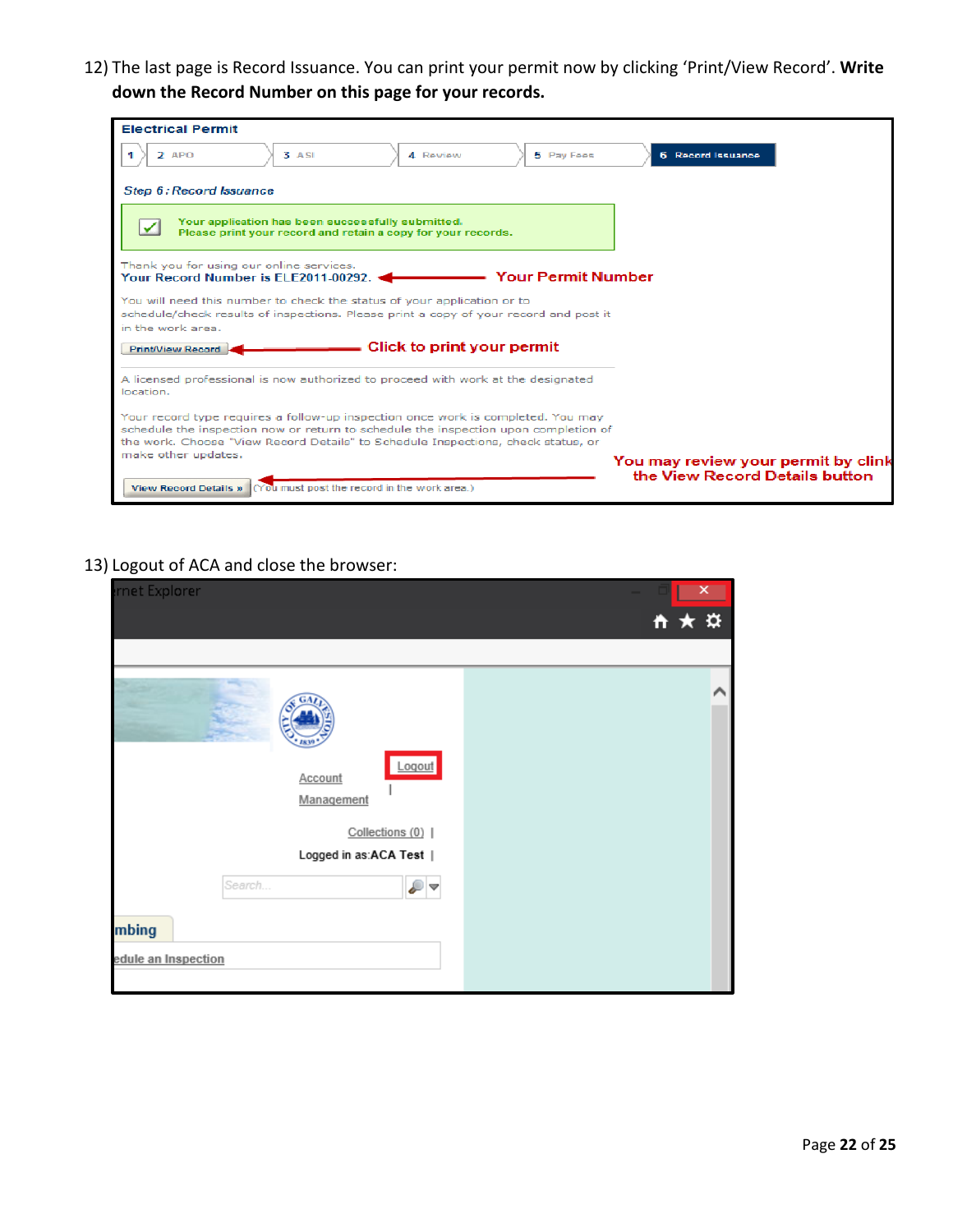# Finding and Printing A Permit That Was Previously Completed

Follow the steps below to locate and print a permit you have previously completed:

1) After logging into to our EPortal website, click Search Applications under Building:

![](_page_23_Figure_3.jpeg)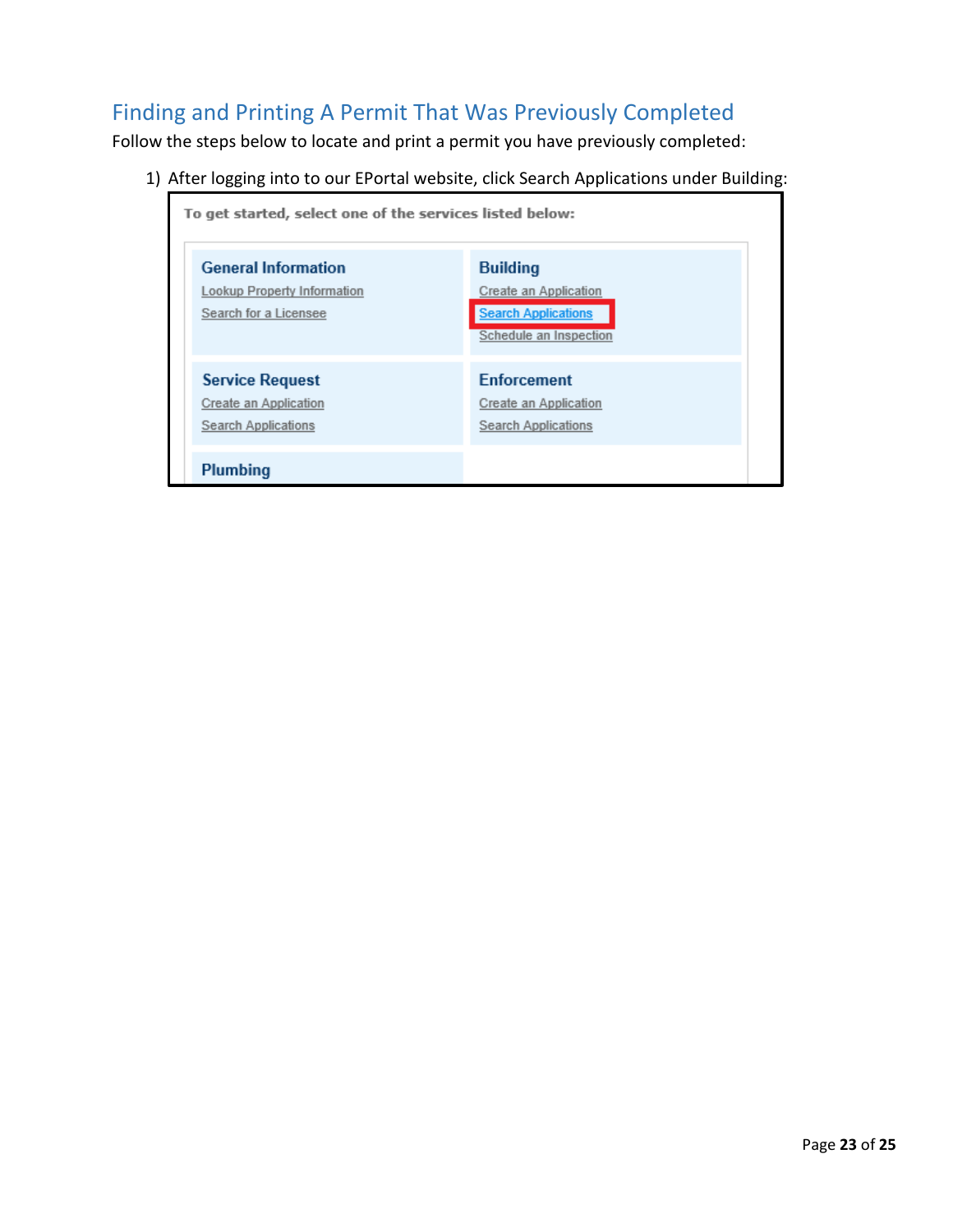2) Scroll down the webpage a bit until you see the General Search area, and enter the permit number you were assigned in the Record Number box. Hit Enter or click Search to continue:

| <b>General Search</b><br>Gen                                                           |  |  |  |
|----------------------------------------------------------------------------------------|--|--|--|
|                                                                                        |  |  |  |
|                                                                                        |  |  |  |
| <b>Record Number:</b><br>Record Type:<br>$\checkmark$<br>ele2011-00345<br>--Select--   |  |  |  |
| <b>Project Name:</b>                                                                   |  |  |  |
| <b>End Date:</b><br><b>Start Date:</b><br>☎<br>◉<br>m<br>▦<br>02/14/1987<br>07/01/2014 |  |  |  |
| <b>Registered Contractor</b><br>License Type:<br>Number:<br>✓<br>--Select--            |  |  |  |
| Name of Business:<br>First:<br>Last:                                                   |  |  |  |
| State License #:                                                                       |  |  |  |
| Street No.:<br>Direction: (?)<br>--Select--                                            |  |  |  |
| <b>Street Name:</b><br><b>Street Type:</b><br>◉<br>--Select-- V                        |  |  |  |
| Unit Type:<br>Unit No.: $(2)$<br>Parcel No.:<br>☉<br>--Select--                        |  |  |  |
| City:<br>State:<br>Zip:                                                                |  |  |  |
| $\checkmark$<br>--Select--<br>Search Additional Criteria                               |  |  |  |
|                                                                                        |  |  |  |
| Search<br>Clear                                                                        |  |  |  |

3) Below the Search button, you will see the results of your search. Click the Record Number of your permit to open the Record Details:

| <b>Clear</b><br><b>Search</b>                                                                                   |                                                                         |                    |                        |                           |  |
|-----------------------------------------------------------------------------------------------------------------|-------------------------------------------------------------------------|--------------------|------------------------|---------------------------|--|
|                                                                                                                 | 1 Record results matching your search results                           |                    |                        |                           |  |
| Click any of the results below to view more details.<br>Showing 1-1 of 1   Download results   Add to collection |                                                                         |                    |                        |                           |  |
| <b>Record Number</b><br>Date<br>ELE2011-00345<br>04/19/201                                                      | <b>Record Type</b><br>Building/Trade<br>Permits/Electrical<br>Permit/NA | <b>Description</b> | <b>Expiration Date</b> | <b>Status</b><br>Complete |  |